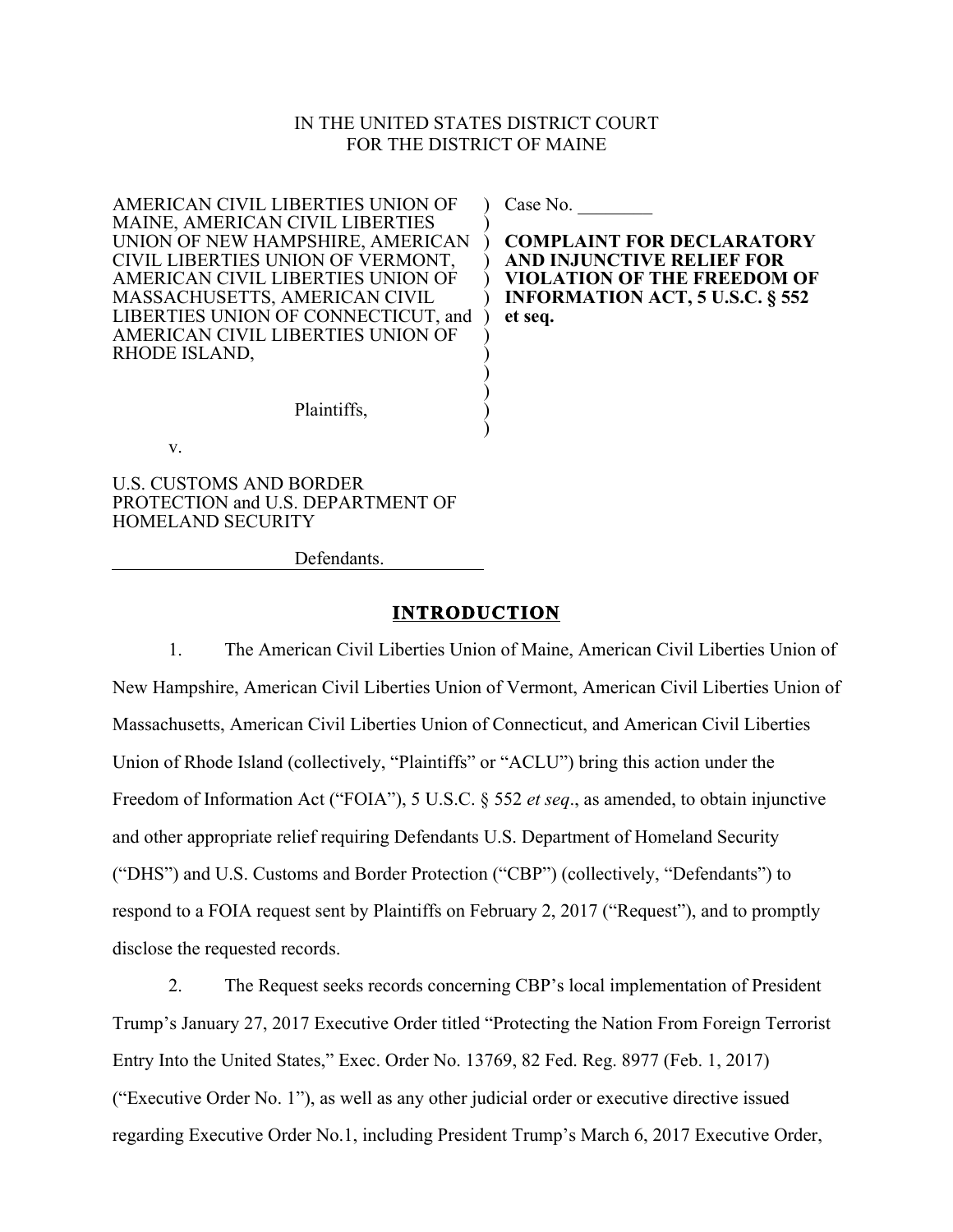identically titled, Exec. Order No. 13780, 82 Fed. Reg. 13209 (Mar. 6, 2017) ("Executive Order No. 2") (collectively, "Executive Orders"). A true and correct copy of the Request is attached as **Exhibit A**.

3. Specifically, the Request seeks records concerning CBP's local implementation of the Executive Orders at sites within the purview of CBP's Boston Field Office. These include Bradley International Airport, Bangor International Airport, Logan International Airport, Manchester International Airport, TF Green Airport, and Burlington International Airport ("Local International Airports) and the Hartford, Bangor, Boston, Manchester, Providence, and Burlington ports of entry ("Port of Entry Offices").

4. Among other things, the Executive Orders purport to halt refugee admissions and bar entrants from several predominantly Muslim countries from entering the United States.

5. Defendants' implementation of the Executive Orders has been the subject of significant public concern, as reflected by mass protests around the country, substantial news coverage, and numerous lawsuits filed following the President's signing of each Executive Order.

6. Over the weekend of January 27–29, 2017, at least five lawsuits resulted in emergency court orders enjoining implementation of various sections of Executive Order No.  $1<sup>1</sup>$ On March 15, 2017, a district court enjoined implementation of Sections 2 and 6 of Executive Order No.  $2<sup>2</sup>$ 

7. News reports described Defendants' implementation of the Executive Orders as "chaotic" and "total[ly] lack[ing] . . . clarity and direction."<sup>3</sup>

 <sup>1</sup> *Vayeghan v. Kelly*, No. CV 17-0702, 2017 WL 396531 (C.D. Cal. Jan. 29, 2017); *Tootkaboni v. Trump*, No. 17-CV-10154, 2017 WL 386550 (D. Mass. Jan. 29, 2017); *Doe v. Trump*, No. C17- 126, 2017 WL 388532 (W.D. Wash. Jan. 28, 2017); *Aziz v. Trump*, No. 1:17-CV-116, 2017 WL 386549 (E.D. Va. Jan. 28, 2017); *Darweesh v. Trump*, No. 17 CIV. 480 (AMD), 2017 WL

 $388504$  (E.D.N.Y. Jan. 28, 2017).<br>  $\frac{2}{3}$  Hawai'i v. Trump, No. CV 17-00050 DKW-KSC, 2017 WL 1011673 (D. Haw. Mar. 15, 2017).<br>  $\frac{3}{3}$  See. e.g., Ryan Devereaux *et al., Homeland Security Inspector General Opens Inv Muslim Ban, Orders Document Preservation*, THE INTERCEPT, Feb. 1, 2017, *available at*  https://theintercept.com/2017/02/01/homeland-security-inspector-general-opens-investigation-ofmuslim-ban-rollout-orders-document-preservation/.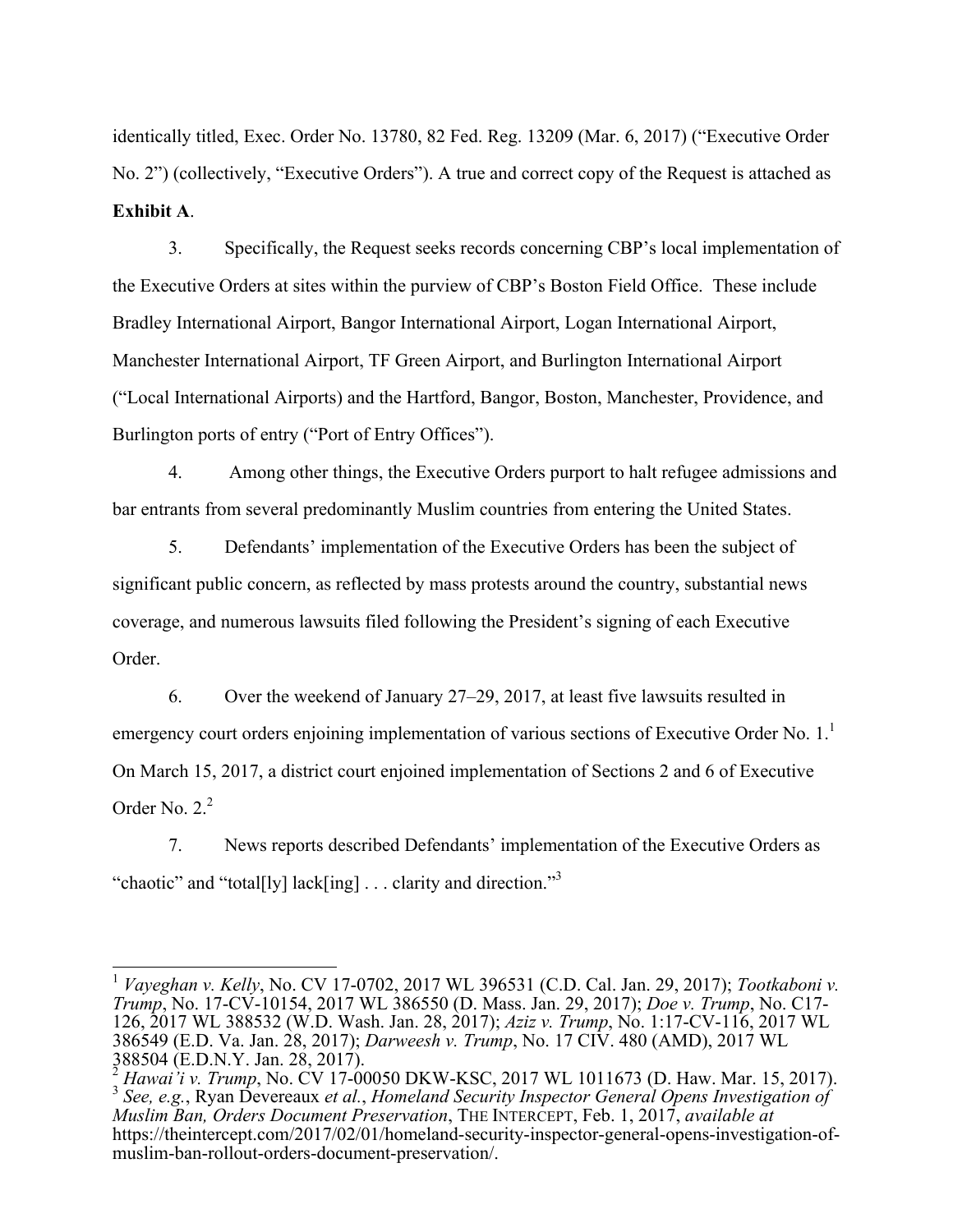8. Official DHS statements reflected this confusion. For example, DHS stated on January 28 that Executive Order No. 1 would "bar green card holders."<sup>4</sup> The next day, however, DHS Secretary John Kelly deemed "the entry of lawful permanent residents to be in the national interest<sup>"5</sup> and the government purported to clarify that Executive Order No. 1 did *not* apply to green card holders.<sup>6</sup>

9. Reportedly spurred by this chaos, on January 29, Senators Tammy Duckworth and Dick Durbin called upon the Office of the Inspector General of the Department of Homeland Security to investigate Defendants' implementation of Executive Order No.  $1.^{7}$  The Senators specifically sought information regarding: any guidance Defendants provided to the White House in developing the order; any directions that were provided to Defendants in implementing it; whether CBP officers complied with the relevant court orders; and whether DHS and CBP officers kept a list of individuals that they had detained at ports of entry under the order. In response, the Inspector General directed Defendants' personnel to preserve all records "that might reasonably lead to the discovery of relevant information relating the implementation of" Executive Order No.  $1<sup>8</sup>$ 

10. At Boston's Logan International Airport, implementation of the order harmed both individuals and institutions. Scholars and academics from Boston-area institutions were denied entry into the United States.<sup>9</sup> Doctors from New England hospitals and patients seeking medical care were delayed, denied entry, or subjected to unnecessary anguish.<sup>10</sup>

 <sup>4</sup> *See* Max Greenwood, *Immigration Ban Includes Green Card Holders: DHS*, THE HILL, Jan. 28, 2017, *available at* http://thehill.com/policy/national-security/316670-trump-refugee-ban-bars-green-card-holders-report.

<sup>&</sup>lt;sup>'</sup>Statement By Secretary John Kelly On The Entry Of Lawful Permanent Residents Into The *United States*, DEP'T OF HOMELAND SECURITY (Jan. 29, 2017), *available at* 

https://www.dhs.gov/news/2017/01/29/statement-secretary-john-kelly-entry-lawful-permanent-

<sup>&</sup>lt;sup>6</sup> See Robert Mackey, *As Protests Escalate, Trump Retreats From Barring Green Card Holders,* THE INTERCEPT, Jan. 29, 2017, *available at* https://theintercept.com/2017/01/29/trumps-<br>executive-order-no-longer-bars-green-card-holders/.

<sup>&</sup>lt;sup>7</sup> See Ryan Devereaux *et al., Homeland Security Inspector General Opens Investigation of Muslim Ban, Orders Document Preservation*, THE INTERCEPT, Feb. 1, 2017, *available at*  https://theintercept.com/2017/02/01/homeland-security-inspector-general-opens-investigation-ofmuslim-ban-rollout-orders-document-preservation/. <sup>8</sup> *Id.*

<sup>9</sup> *See* Laura Crimaldi, et al., *Boston-area academics face bans on entering US*, THE BOSTON GLOBE, Jan. 28, 2017, *available at* http://www.bostonglobe.com/metro/2017/01/28/boston-area-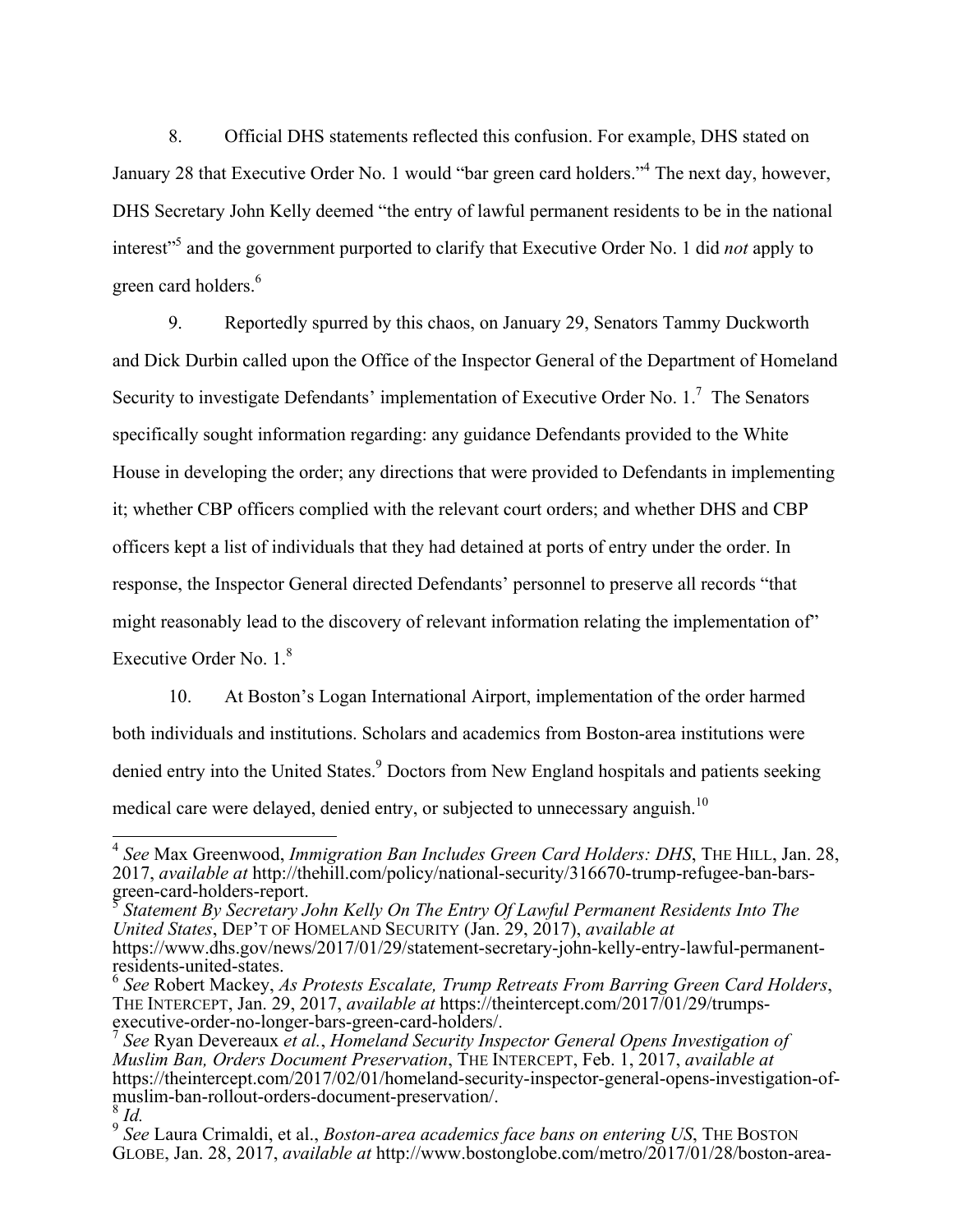11. Disclosure of the records Plaintiffs seek through this action would thus facilitate the public's understanding of how Defendants implemented and enforced the Executive Orders through the Boston Field Office, including in particular at Logan International Airport. Such information is critical to the public's ability to hold the government accountable.

12. This action is necessary because Defendants have failed to provide Plaintiffs with a determination as to whether they will comply with the Request, although more than 20 business days have elapsed since Defendants received the Request.

#### **JURISDICTION**

13. This Court has subject-matter jurisdiction over this action and personal jurisdiction over the parties under 5 U.S.C. § 552(a)(4)(B), 5 U.S.C. §§ 701–706, and 28 U.S.C. § 1331.

#### **VENUE**

14. Venue in the District of Maine is proper under 5 U.S.C. § 552(a)(4)(B) as the requested agency records are, upon information and belief, situated within this District at CBP facilities at or near Bangor International Airport and Portland International Jetport, and because Plaintiff ACLU of Maine's principal place of business is in the District of Maine. For the same reasons, venue also is proper under 28 U.S.C. § 1391(e).

#### **PARTIES**

15. Plaintiffs American Civil Liberties Union of Maine, American Civil Liberties Union of New Hampshire, American Civil Liberties Union of Vermont, American Civil Liberties Union of Massachusetts, American Civil Liberties Union of Connecticut, and American Civil Liberties Union of Rhode Island are non-profit, 501(c)(4) membership organizations that educate the public about the civil liberties implications of pending and proposed state and federal legislation, provide analysis of pending and proposed legislation, directly lobby legislators, and mobilize their members to lobby their legislators.

 $\overline{a}$ 

academics-facing-bans-entering/StddgeCOncofRfEFVG7LTL/story.html?event=event25. 10 *See* Eli Rosenberg, et al., *Protesters Rally as Doctors, Students Blocked From Entering Country After Trump's Orders*, NBC BOSTON CHANNEL 10, Jan. 28, 2017, *available at* http://www.nbcboston.com/news/local/Immigrants-Blocked-From-Entering-Country-After-Trumps-Orders--412049273.html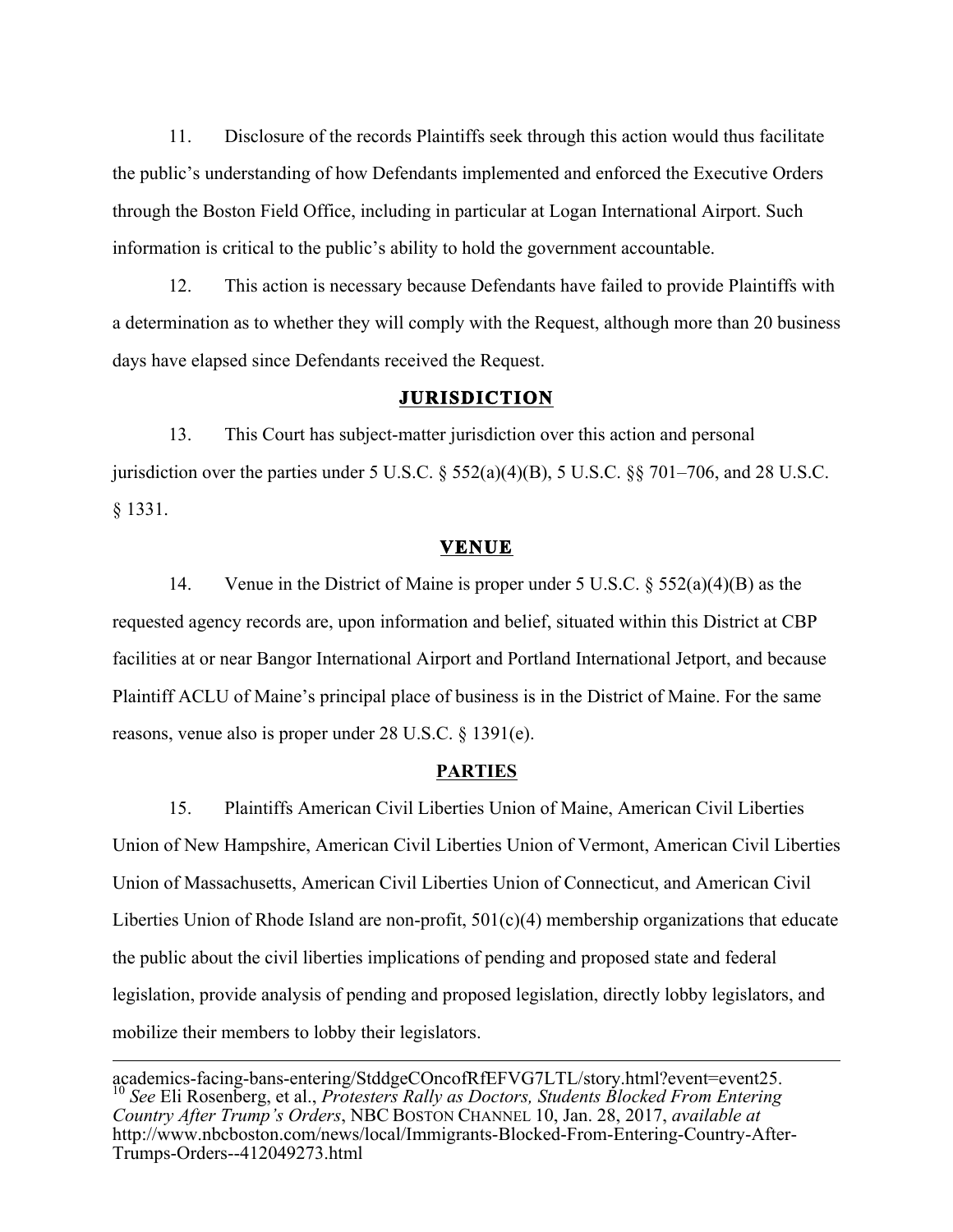16. Defendant U.S. Customs and Border Protection is a component of DHS and is a federal agency within the meaning of 5 U.S.C.  $\S$  552(f)(1).

17. Defendant Department of Homeland Security is a department of the executive branch of the U.S. government and is an agency within the meaning of 5 U.S.C. § 552(f)(1).

18. Plaintiffs are informed and therefore believe that Defendants have possession, custody, or control of the requested records.

#### **FACTS**

19. On February 2, 2017 Plaintiffs sent the Request via certified, trackable mail to CBP's Boston Field Office (tracking number 7016 0340 0001 0884 6901) and CBP's FOIA Officer at CBP Headquarters (tracking number 7016 0340 0001 0884 6918).

20. The Request sought copies of CBP's local interpretation and enforcement of the Executive Order at: 1) certain airports specified in the Request, including Bradley International Airport, Bangor International Airport, Logan International Airport, Manchester International Airport, TF Green Airport, and Burlington International Airport ("Local International Airports"); and 2) certain Port of Entry offices specified in the Request, including Hartford, Bangor, Boston, Manchester, Providence, and Burlington ("Port of Entry Offices"). The Request expressly did *not* seek information held in the records of CBP Headquarters.

- 21. Specifically, the Request sought the following:
	- 1. "Records created on or after January 27, 2017 concerning CBP's interpretation, enforcement, and implementation of the following at Local International Airports:
		- a. President Trump's Executive Order, signed on January 27, 2017 and titled 'Protecting the Nation From Foreign Terrorist Entry Into the United States';
		- b. Any guidance 'provided to DHS field personnel shortly' after President Trump signed the Executive Order, as referenced in CBP's online  $FAQ$ ;<sup>11</sup>

<sup>&</sup>lt;sup>11</sup> To assist CBP in responding, the Request included the following information in a footnote for reference: "*Protecting the Nation from Foreign Terrorist Entry into the United States*, U.S. CUSTOMS AND BORDER PROTECTION (Jan. 31, 2017), *available at* https://www.cbp.gov/bordersecurity/protecting-nation-foreign-terrorist-entry-united-states ('The Executive Order and the instructions therein were effective at the time of the order's signing. *Guidance was provided to*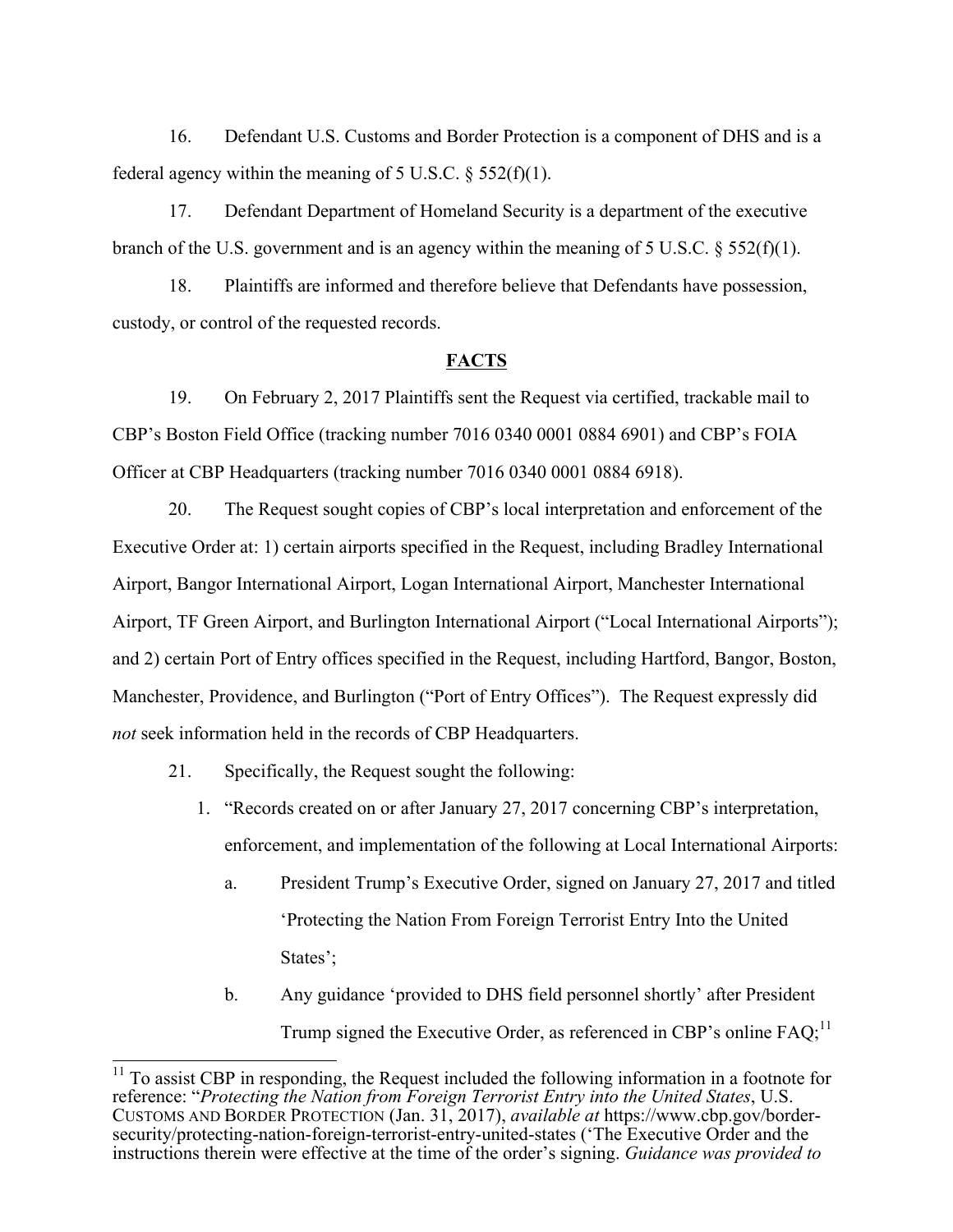- c. Associate Director of Field Operations for U.S. Citizenship and Immigration Services Daniel M. Renaud's email, sent at 11:12 A.M. on January 27, 2017, instructing DHS employees that they could not adjudicate any immigration claims from the seven targeted countries;  $^{12}$
- d. Judge Donnelly's Decision and Order granting an Emergency Motion for Stay of Removal, issued in the Eastern District of New York on January 28, 2017, including records related to CBP's efforts to comply with the court's oral order requiring prompt production of a list of all class members detained by CBP;<sup>13</sup>
- e. Judge Brinkema's Temporary Restraining Order, issued in the Eastern District of Virginia on January 28,  $2017$ ;<sup>14</sup>
- f. Judge Zilly's Order Granting Emergency Motion for Stay of Removal, issued in the Western District of Washington on January 28,  $2017$ ;<sup>15</sup>
- g. Judge Burroughs' Temporary Restraining Order, issued in the District of Massachusetts on January 29,  $2017$ ;<sup>16</sup>

 $\overline{a}$ *DHS field personnel shortly thereafter*.') (emphasis added)."

<sup>12</sup> The following footnote was included for reference: "*See* Alice Speri and Ryan Devereaux, *Turmoil at DHS and State Department—'There Are People Literally Crying in the Office Here,'* THE INTERCEPT, Jan. 30, 2017, *available at* https://theintercept.com/2017/01/30/asylum-officialsand-state-department-in-turmoil-there-are-people-literally-crying-in-the-office-here/."

<sup>13</sup> The following footnote was included for reference: "Decision and Order, *Darweesh v. Trump*, No. 17 Civ. 480 (AMD) (E.D.N.Y. Jan. 28, 2017), *available at* https://www.aclu.org/legaldocument/darweesh-v-trump-decision-and-order."

<sup>14</sup> The following footnote was included for reference: "Temporary Restraining Order,  $Aziz$  v. *Trump*, No. 1:17-cv-116 (E.D. Va. Jan. 28, 2017), *available* at https://www.justice4all.org/wpcontent/uploads/2017/01/TRO-order-signed.pdf."

<sup>15</sup> The following footnote was included for reference: "Order Granting Emergency Motion for Stay of Removal, *Doe v. Trump*, No. C17-126 (W.D. Wash. Jan. 28, 2017), *available at*  https://www.justsecurity.org/wpcontent/uploads/2017/01/Seattle-Order.pdf."

<sup>16</sup> The following footnote was included for reference: "Temporary Restraining Order, *Tootkaboni v. Trump*, No. 17-cv-10154 (D. Mass. Jan. 29, 2017), *available at* https://aclum.org/wpcontent/uploads/2017/01/6-TRO-Jan-29-2017.pdf."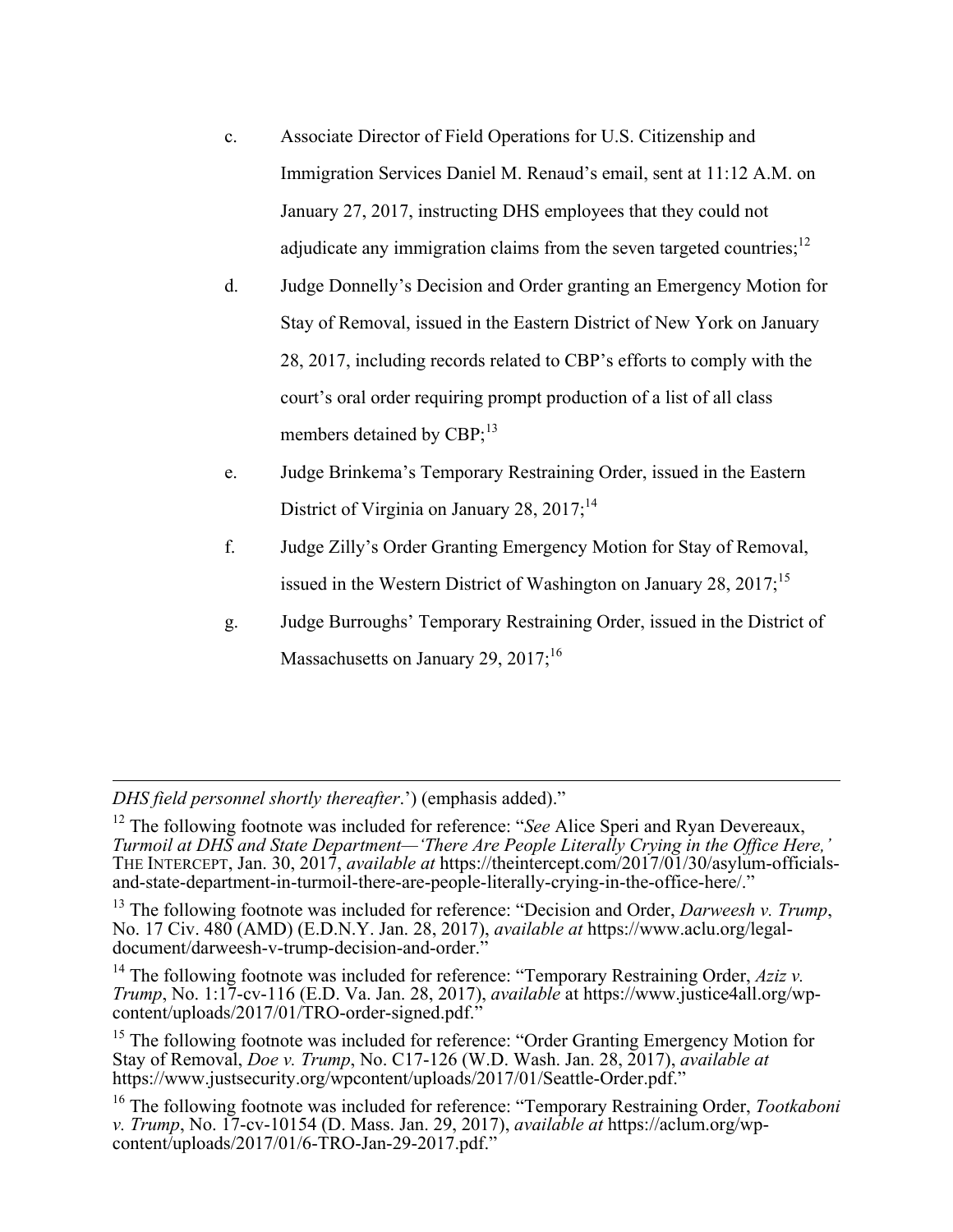- h. Judge Gee's Order granting an Amended *Ex Parte* Application for Temporary Restraining Order, issued in the Central District of California on January 29,  $2017$ ;<sup>17</sup>
- i. Assurances from the U.S. Attorney's Office for the Eastern District of Pennsylvania that all individuals detained at Philadelphia International Airport under the Executive Order would be admitted to the United States and released from custody on Sunday, January 29, 2017;
- j. DHS's 'Response to Recent Litigation' statement, issued on January 29,  $2017$ ;<sup>18</sup>
- k. DHS Secretary John Kelly's 'Statement on the Entry of Lawful Permanent Residents Into the United States,' issued on January 29, 2017;<sup>19</sup>
- l. DHS's 'Statement on Compliance with Court Orders and the President's Executive Order,' issued on January 29,  $2017$ ;<sup>20</sup> and
- m. Any other judicial order or executive directive issued regarding the Executive Order on or after January 27, 2017.
- 2. Records concerning the number of individuals who were detained or subjected to secondary screening, extending questioning, an enforcement examination, or consideration for a waiver at Local International Airports pursuant to the

<sup>17</sup> The following footnote was included for reference: "Order, *Vayeghan v. Trump*, No. CV 17- 0702 (C.D. Cal. Jan. 29, 2017), *available at* 

https://www.aclusocal.org/sites/default/files/vayeghan - order re tro.pdf."

<sup>18</sup> The following footnote was included for reference: "*Department of Homeland Security Response to Recent Litigation*, DEP'T OF HOMELAND SECURITY (Jan. 29, 2017), *available at*  https://www.dhs.gov/news/2017/01/29/department-homeland-security-response-recentlitigation."

<sup>19</sup> *Statement By Secretary John Kelly On The Entry Of Lawful Permanent Residents Into The United States,* DEP'T OF HOMELAND SECURITY (Jan. 29, 2017), *available at* https://www.dhs.gov/news/2017/01/29/statement-secretary-john-kelly-entry-lawful-permanentresidents-united-states.

<sup>20</sup> The following footnote was included for reference: "*DHS Statement On Compliance With Court Orders And The President's Executive Order*, DEP'T OF HOMELAND SECURITY (Jan. 29, 2017), *available at* https://www.dhs.gov/news/2017/01/29/dhs-statement-compliance-courtorders-and-presidents-executive-order."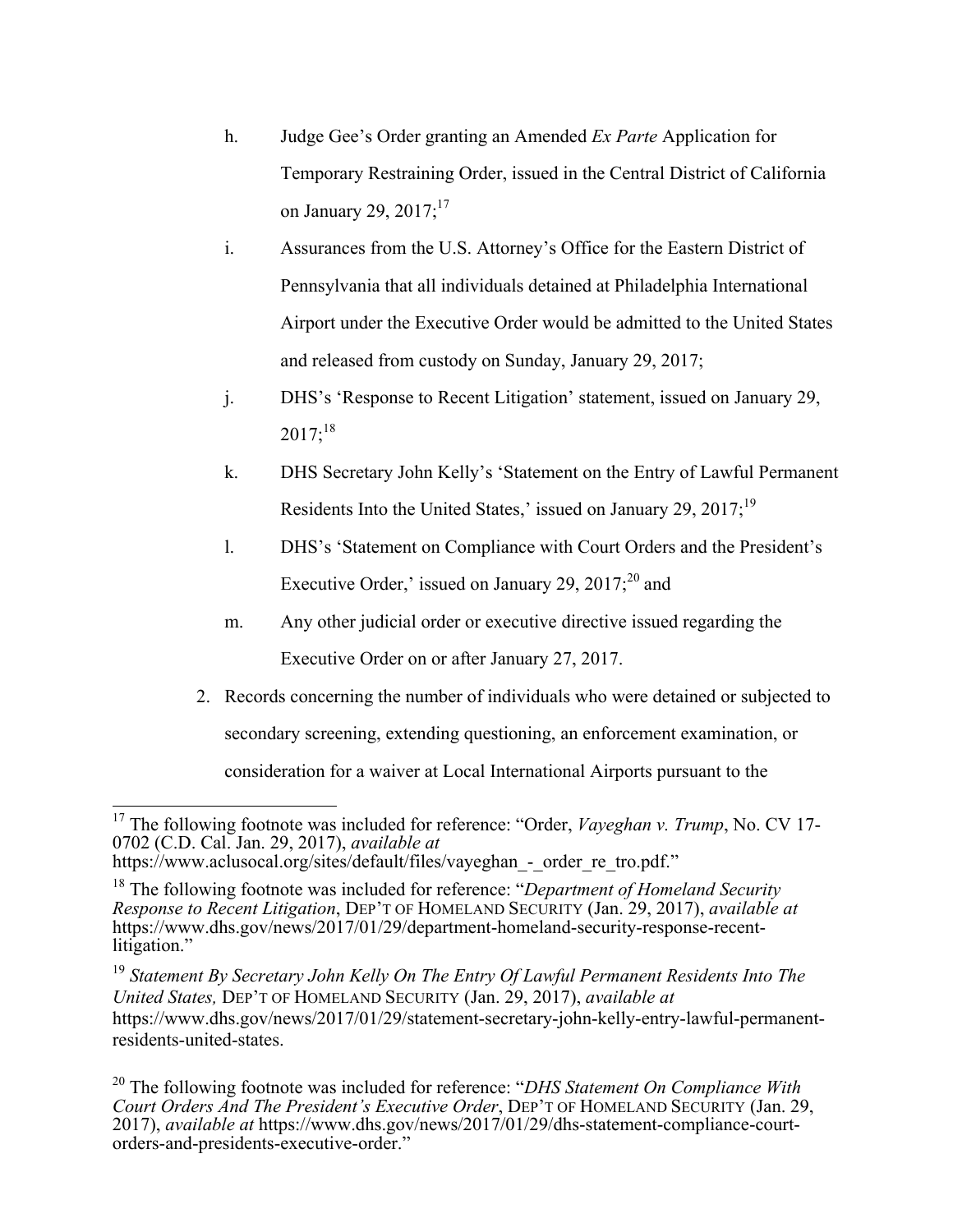Executive Order, including:

- a. The total number of individuals who remain detained or subject to secondary screening, extending questioning, an enforcement examination, or consideration for a waiver at Local International Airports both as of the date of this request and as of the date on which this request is processed; and
- b. The total number of individuals who have been detained or subjected to secondary screening, extending questioning, an enforcement examination, or consideration for a waiver for any length of time at Local International Airports since January 27, 2017, including the number of individuals who have been
	- i. released,
	- ii. transferred into immigration detention, or
	- iii. removed from the United States;
- 3. Records concerning the number of individuals who have been removed from Local International Airports from January 27, 2017 to date pursuant to the Executive Order;
- 4. Records concerning the number of individuals who arrived at Local International Airports from January 27, 2017 to date with valid visas or green cards who subsequently agreed voluntarily to return; and
- 5. Records containing the 'guidance' that was 'provided to DHS field personnel shortly' after President Trump signed the Executive Order."<sup>21</sup>

Exh. A at 5–7.

 <sup>21</sup> The following footnote was included for reference: "*Protecting the Nation from Foreign Terrorist Entry into the United States*, U.S. CUSTOMS AND BORDER PROTECTION (Jan. 31, 2017), *available at* https://www.cbp.gov/border-security/protecting-nation-foreign-terrorist-entryunited-states ('The Executive Order and the instructions therein were effective at the time of the order's signing. *Guidance was provided to DHS field personnel shortly thereafter*.') (emphasis added)."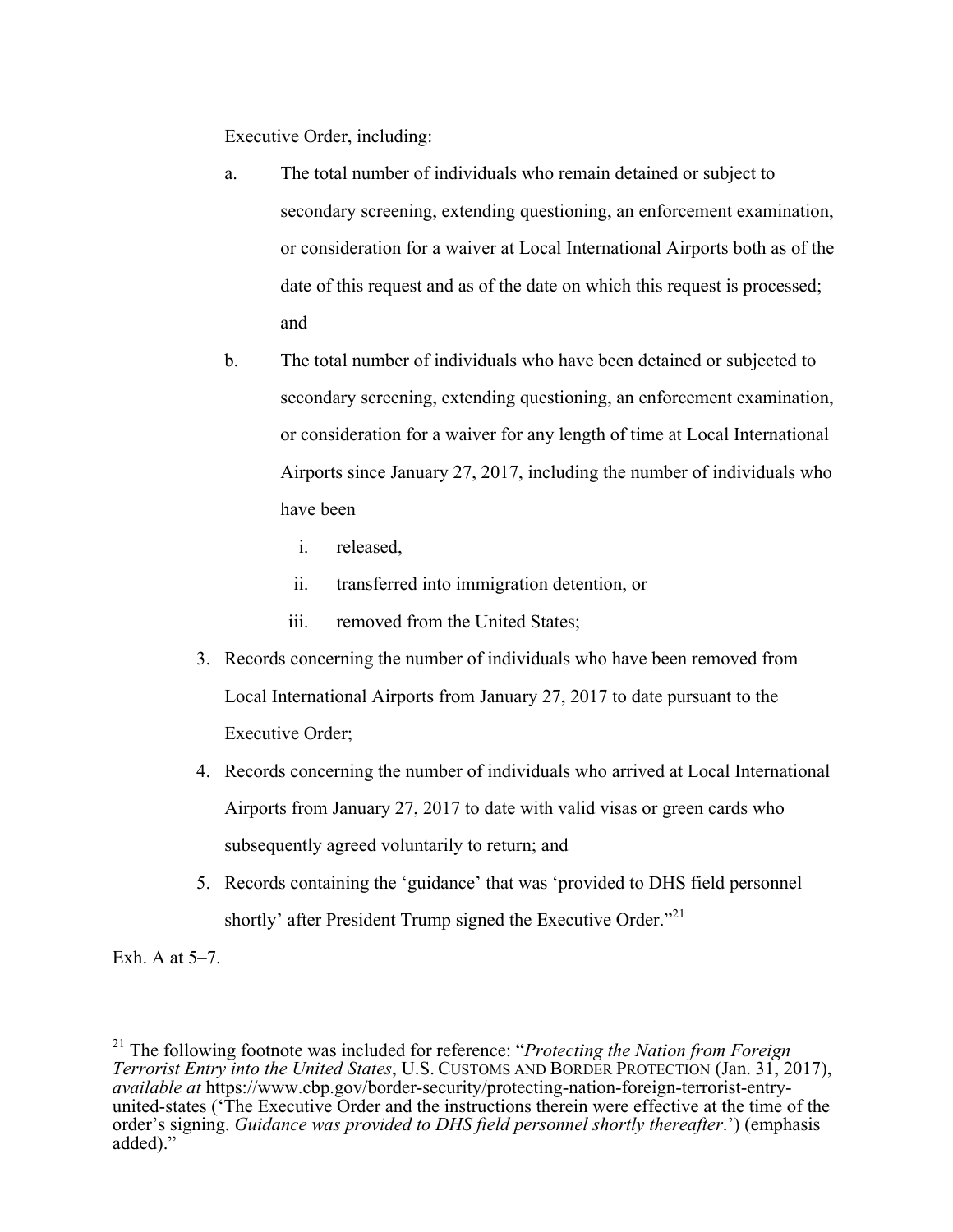22. The Request included an application for expedited processing, on the grounds that there is a "compelling need" for these records under 5 U.S.C.  $\S$  552(a)(6)(E)(v)(II) because the information requested is "urgen[tly]" needed by an organization primarily engaged in disseminating information "to inform the public concerning actual or alleged Federal Government activity." Exh. A at 8–11.

23. The Request provided detail showing that the ACLU is primarily engaged in disseminating information within the meaning of 5 U.S.C.  $\S$  552(a)(6)(E)(v), given that a critical and substantial aspect of the ACLU's mission is to obtain information about government activity, analyze that information, and publish and disseminate that information widely to the press and public. Exh. A at 8.

24. The Request described examples of the ACLU's information-dissemination function. Exh. A at 8–11.

25. The Request also included an application for a fee waiver or limitation under 5 U.S.C. § 552(a)(4)(A)(iii) on the grounds that disclosure of the requested records is in the public interest and is "likely to contribute significantly to public understanding of the operations or activities of the government and is not primarily in the commercial interest of the requester." In particular, the ACLU emphasized that the Request would significantly contribute to public understanding on a matter of profound public importance about which scant specific information had been made public, *i.e.*, how local CBP Field Offices had enforced, and continue to enforce, the Executive Orders. The Request also made clear that the ACLU plans to disseminate the information disclosed as a result of the Request to the public at no cost. Exh. A at 11–12.

26. The Request also applied for a waiver of search fees under 5 U.S.C.  $\S$  552(a)(4)(A)(ii)(II) on the grounds that Plaintiffs qualify as "representatives of the news media" and the records are not sought for commercial use, given the ACLU's non-profit mission and substantial activities to publish information for dissemination to the public, as discussed in greater detail in ¶ 24 above. Exh. A at 12-13.

27. CBP received the Request sent to CBP's FOIA Officer at CBP Headquarters on February 7, 2017. CBP received the Request sent to CBP's Boston Field Office on February 10,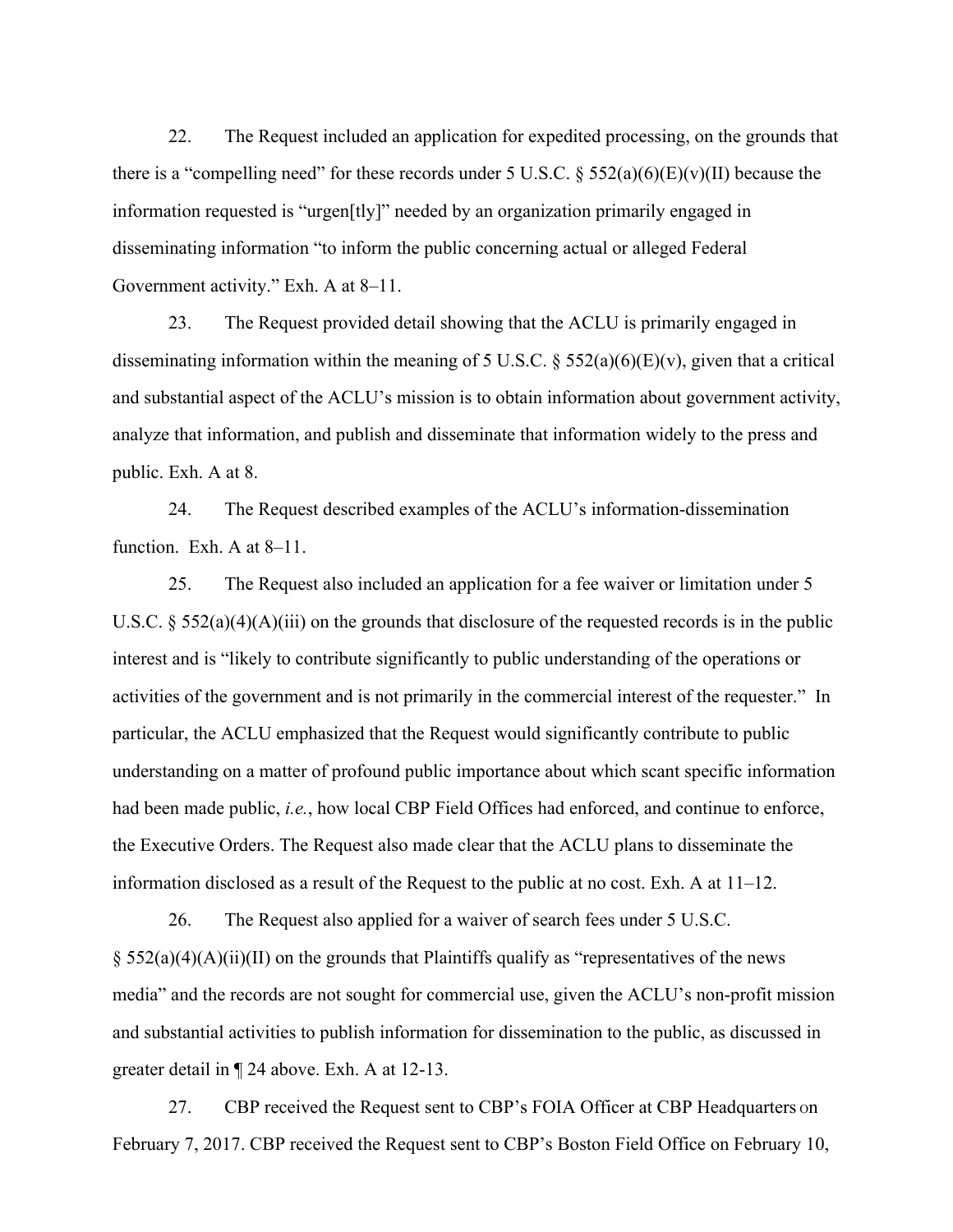2017*.* Copies of the United States Postal Service tracking information indicating receipt is attached as **Exhibit B**.

28. CBP has not acknowledged receipt of the Request.

29. As of the filing date of this Complaint, Defendants have not notified Plaintiffs of a determination as to whether Defendants will comply with the Request.

30. Because Defendants failed to comply with the 20-business-day time limit provision of FOIA, 5 U.S.C.  $\S$  552(a)(6)(A)(i), Plaintiffs are deemed to have exhausted their administrative remedies with respect to the Request under 5 U.S.C.  $\S$  552(a)(6)(C)(i).

#### **Violation of FOIA for Failure to Provide a Determination Within 20 Business Days**

31. Plaintiffs repeat and re-allege the allegations contained in paragraphs 1 through 30 above, inclusive.

32. Defendants have a legal duty under FOIA to determine whether to comply with a request within 20 days (excepting Saturdays, Sundays, and legal public holidays) after receiving the request, and also have a legal duty to immediately notify a requester of the agency's determination and the reasons therefor.

33. Defendants' failure to determine whether to comply with the Request within 20 business days after receiving it violates FOIA, 5 U.S.C. § 552(a)(6)(A)(i), and applicable regulations promulgated thereunder.

## **Violation of FOIA for Failure to Make Records Available**

34. Plaintiffs repeat and re-allege the allegations contained in paragraphs 1 through 30 above, inclusive.

35. Plaintiffs have a legal right under FOIA to obtain the specific agency records requested on February 2, 2017 and there exists no legal basis for Defendants' failure to promptly make the requested records available to Plaintiffs, their members, and the public.

36. Defendants' failure to promptly make available the records sought by the Request violates FOIA, 5 U.S.C. § 552(a)(3)(A), and applicable regulations promulgated thereunder.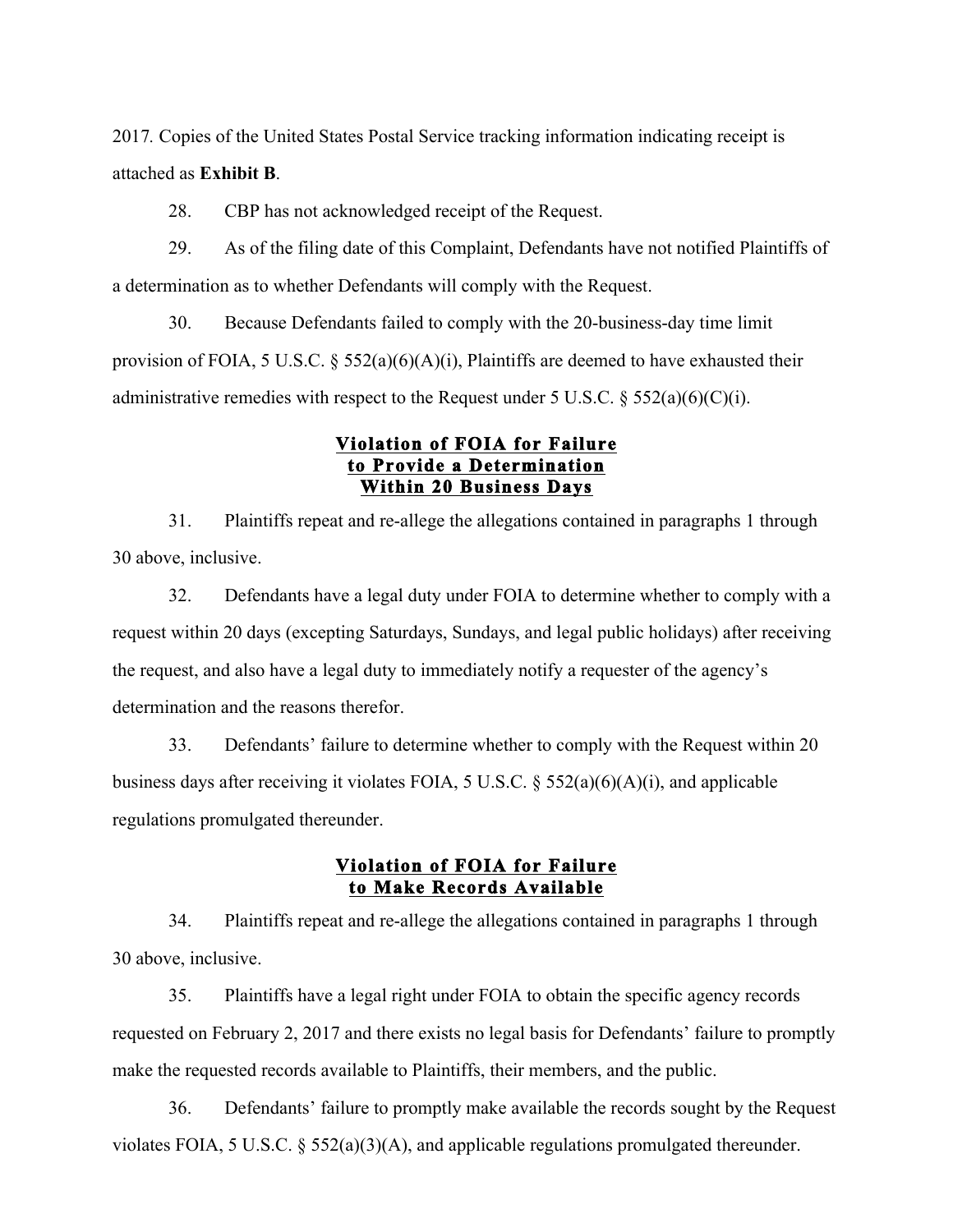37. On information and belief, Defendants currently have possession, custody or control of the requested records.

## **Violation of FOIA for Failure to Provide a Determination As To Expedited Processing Within 10 Days**

38. Plaintiffs repeat and re-allege the allegations contained in paragraphs 1 through 30 above, inclusive.

39. Defendants have a legal duty under FOIA to determine whether to provide expedited processing, and to provide notice of that determination to Plaintiffs, within 10 days after the date of the Request.

40. Defendants' failure determine whether to provide expedited processing and to provide notice of that determination to Plaintiffs within 10 days after the date of the Request violates FOIA, 5 U.S.C. § 552(a)(6)(E)(ii)(I), and applicable regulations promulgated thereunder.

41. Because Defendants have not provided a complete response to the Request, this Court has jurisdiction under FOIA, 5 U.S.C. § 552(a)(6)(E)(iv) to review Defendants' failure to make a determination concerning Plaintiffs' request for expedited processing.

**WHEREFORE**, Plaintiffs request that the Court award them the following relief:

1. Declare that Defendants violated FOIA by failing to determine whether to comply with the Request within 20 business days and by failing to immediately thereafter notify Plaintiffs of such determination and the reasons therefor;

2. Declare that Defendants violated FOIA by unlawfully withholding the requested records;

3. Declare that Defendants violated FOIA by failing to determine whether to provide expedited processing, and to provide notice of that determination to Plaintiffs, within 10 days;

4. Order Defendants to immediately disclose the requested records to the public and make copies immediately available to Plaintiffs without charge for any search or duplication fees, or, in the alternative, provide for expedited proceedings to adjudicate Plaintiffs' rights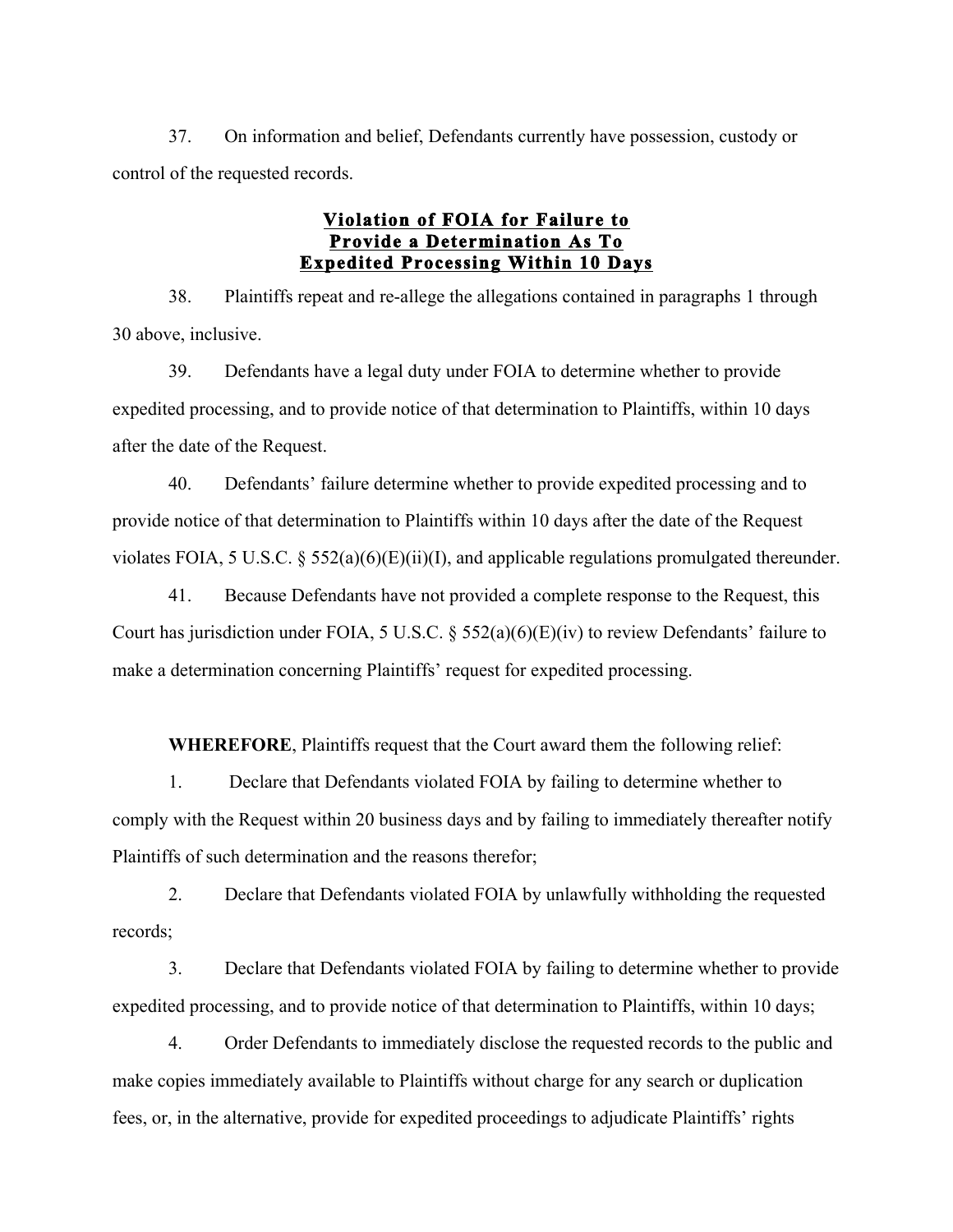#### under FOIA;

- 5. Award Plaintiffs their reasonable costs and attorneys' fees; and
- 6. Grant such other relief as the Court may deem just and proper.

DATED this 12th day of April, 2017.

Respectfully submitted, /s/ Zachary L. Heiden Zachary L. Heiden American Civil Liberties Union of Maine Foundation 121 Middle Street, Suite 200 Portland, Maine 04101 (207) 619-6224 *heiden@aclumaine.org*

Attorney for Plaintiffs American Civil Liberties Union of Maine, American Civil Liberties Union of New Hampshire, American Civil Liberties Union of Vermont, American Civil Liberties Union of Massachusetts, American Civil Liberties Union of Connecticut, and American Civil Liberties Union of Rhode Island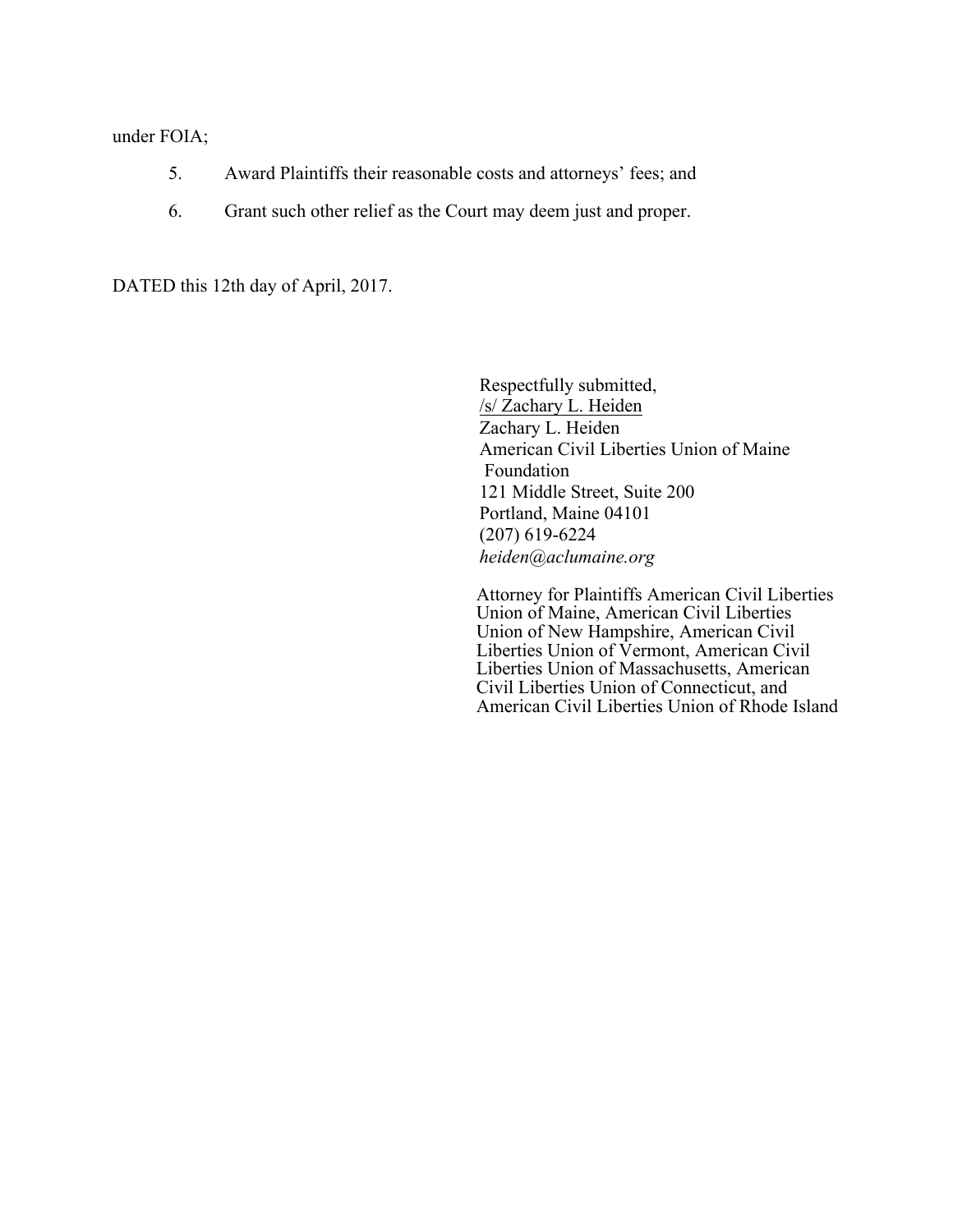

February 2, 2017

U.S. Customs & Border Protection 10 Causeway Street Room 801 Boston, Massachusetts 02222

FOIA Officer U.S. Customs & Border Protection 1300 Pennsylvania Avenue, NW Room 3.3D Washington, D.C. 20229 Phone: (202) 344-1610

## **Re: Request Under Freedom of Information Act (Expedited Processing & Fee Waiver/Limitation Requested)**

To Whom It May Concern:

The American Civil Liberties Unions of Connecticut, Maine, Massachusetts, New Hampshire, Rhode Island, and Vermont and the American Civil Liberties Union Foundations of Connecticut, Maine, Massachusetts, New Hampshire, Rhode Island, and Vermont (together, "ACLU")<sup>1</sup> submit this Freedom of Information Act ("FOIA") request ("Request") for records about the implementation of President Trump's January 27, 2017 Executive Order ("Executive Order") by U.S. Customs and Border Protection ("CBP"). Titled "Protecting the Nation From Foreign Terrorist Entry Into the United States," the Executive Order halts refugee admissions and bars entrants from seven predominantly Muslim countries from entering the United States.<sup>2</sup> By this letter, which constitutes a request pursuant to FOIA, 5 U.S.C. § 552 *et seq.*, and the relevant implementing regulations, *see* 6 C.F.R. § 5 *et seq*., the ACLU seeks information regarding CBP's **local implementation** of the Executive Order at international airports within the purview of the Boston Field Office ("Field Office").

<sup>&</sup>lt;sup>1</sup> The American Civil Liberties Unions of Connecticut, Maine, Massachusetts, New Hampshire, Rhode Island, and Vermont are non-profit,  $501(c)(4)$  membership organizations that educate the public about the civil liberties implications of pending and proposed state and federal legislation, provide analysis of pending and proposed legislation, directly lobby legislators, and mobilize their members to lobby their legislators. The American Civil Liberties Union Foundations of Connecticut, Maine, Massachusetts, New Hampshire, Rhode Island, and Vermont are separate  $501(c)(3)$  organizations that provide legal representation free of charge to individuals and organizations in civil rights and civil liberties cases, educate the public about the civil rights and civil liberties implications of pending and proposed state and federal legislation, provide analyses of pending and proposed legislation, directly lobby legislators, and mobilize their members to lobby their legislators.

<sup>2</sup> Exec. Order No. 13769, 82 Fed. Reg. 8977 (Feb. 1, 2017).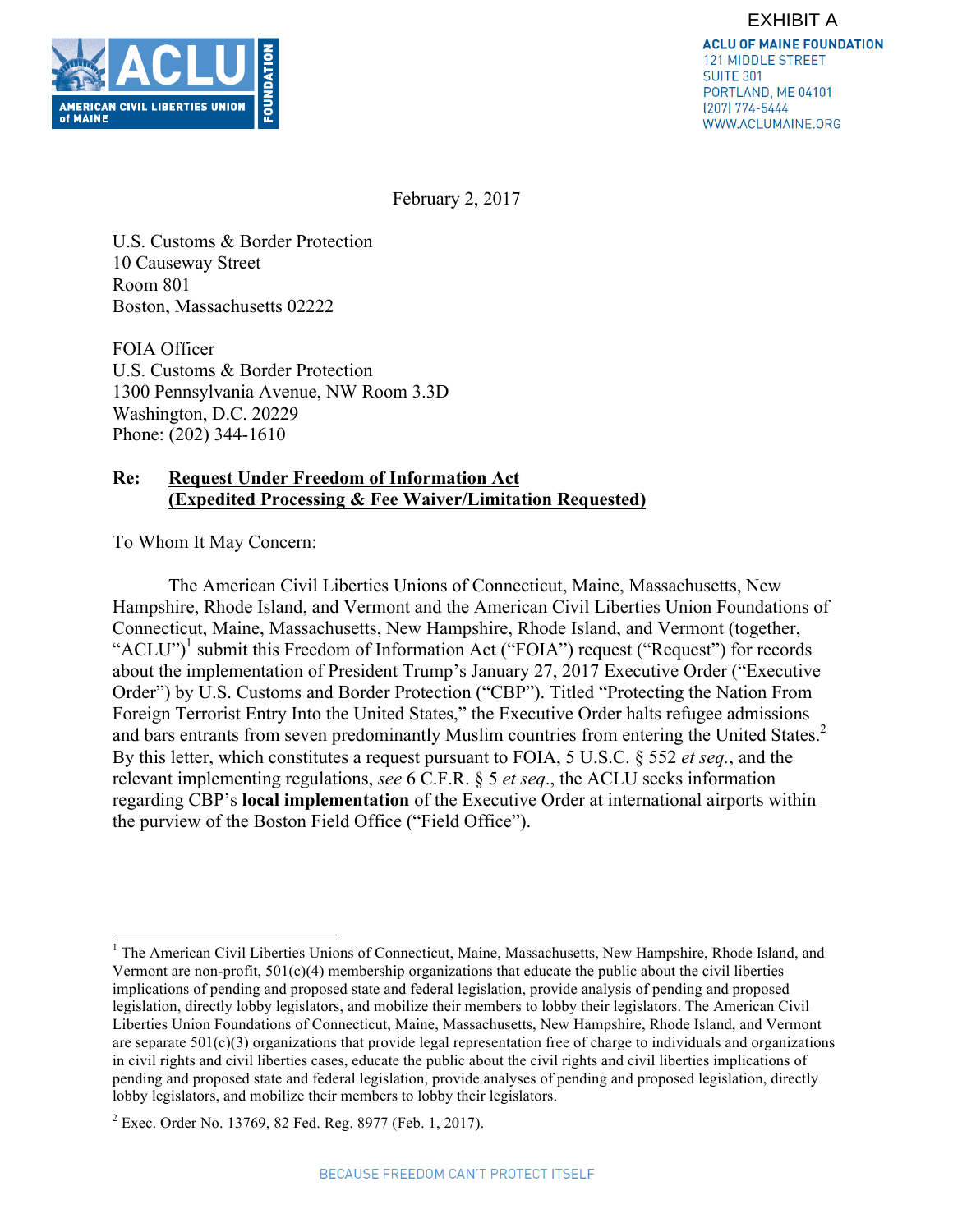#### **I. Background**

On January 27, 2017, President Donald J. Trump issued an executive order that indefinitely blocks refugees from Syria from entering the United States, bars all refugees for 120 days, and prohibits individuals from seven predominantly Muslim countries—Iran, Iraq, Libya, Somalia, Sudan, Syria, and Yemen—from entering the United States for 90 days.<sup>3</sup> By the following day, January 28, 2017, CBP officials across the country had detained an estimated 100 to 200 individuals at airports throughout the United States, including Logan International Airport. <sup>4</sup> Two unions representing more than 21,000 federal immigration officers praised the Executive Order, $5$  issuing a joint press release that "applaud[ed] the three executive orders [President Trump] has issued to date."6 Daniel M. Renaud, Associate Director of Field Operations for U.S. Citizenship and Immigration Services, instructed Department of Homeland Security ("DHS") employees that they could no longer adjudicate any immigration claims from the seven countries targeted by the Executive Order.<sup>7</sup>

Beginning Saturday morning, protests erupted nationwide and attorneys rushed to airports to assist detained individuals and their families.<sup>8</sup> Over the next twenty-four hours, five federal courts ordered officials to temporarily stop enforcement of the Executive Order.<sup>9</sup> First, Judge Donnelly of the Eastern District of New York issued a nationwide order in *Darweesh v. Trump*, filed by the ACLU's Immigrants' Rights Project (among others), that prohibited the government from removing any detained travelers from the seven banned countries who had

01/28/us/refugees-detained-at-us-airports-prompting-legal-challenges-to-trumps-immigration-order.html; John Hilliard and Nicole Dungca, *Iranian Woman Held at Logan Airport For Several Hours*, BOSTON GLOBE, Jan. 29, 2017, available at

<sup>5</sup> Robert Mackey, *America's Deportation Agents Love Trump's Ban and Rely on Breitbart for Their News*, THE INTERCEPT, Jan. 30, 2017, *available at* https://theintercept.com/2017/01/30/ americas-deportation-agents-love-trumps-ban-rely-breitbart-news/.

<sup>6</sup> *Joint Press Release Between Border Patrol and ICE Councils*, NAT'L ICE COUNCIL, *available at*  http://iceunion.org/news/joint-press-release-between-border-patrol-and-ice-councils.

<sup>7</sup> Alice Speri and Ryan Devereaux, *Turmoil at DHS and State Department—"There Are People Literally Crying in the Office Here,"* THE INTERCEPT, Jan. 30, 2017, *available at https://theintercept.com/2017/01/30/asylum-officials*and-state-department-in-turmoil-there-are-people-literally-crying-in-the-office-here/.

<sup>8</sup> *See, e.g.*, Peter Baker, *Travelers Stranded and Protests Swell Over Trump Order*, N.Y. TIMES, Jan. 29, 2017, *available at* https://www.nytimes.com/2017/01/29/us/politics/white-house-official-in-reversal-says-green-cardholders-wont-be-barred.html; Issie Lapowsky and Andy Greenberg, *Trump's Ban Leaves Refugees in Civil Liberties Limbo*, WIRED, Jan. 28, 2017, *available at* https://www.wired.com/2017/01/trumps-refugee-ban-direct-assault-civilliberties/; Zolan Kanno-Youngs and Ben Kesling, *Thousands Flood Cities' Streets to Protest Donald Trump's Immigration Ban*, WALL ST. J.*,* Jan. 30, 2017, *available at* https://www.wsj.com/

articles/protests-continue-against-trumps-executive-order-banning-some-from-u-s-1485735672.

<sup>9</sup> *See, e.g.*, Steve Vladeck, *The Airport Cases: What Happened, and What's Next?*, JUST SECURITY, Jan. 30, 2017, *available at* https://www.justsecurity.org/36960/stock-weekends-district-court-orders-immigration-eo/.

 <sup>3</sup> *See, e.g.*, Michael D. Shear and Helene Cooper, *Trump Bars Refugees and Citizens of 7 Muslim Countries*, N.Y. TIMES, Jan. 27, 2017, *available at* https://www.nytimes.com/2017/ 01/27/us/politics/trump-syrian-refugees.html.

<sup>4</sup> *See, e.g.*, Michael D. Shear *et al*., *Judge Blocks Trump Order on Refugees Amid Chaos and Outcry Worldwide*, N.Y. TIMES, Jan. 28, 2017, *available at* https://www.nytimes.com/2017/

https://www.bostonglobe.com/metro/2017/01/29/logancolor/nSABR3UoOQNMDh3BGcZosI/story.html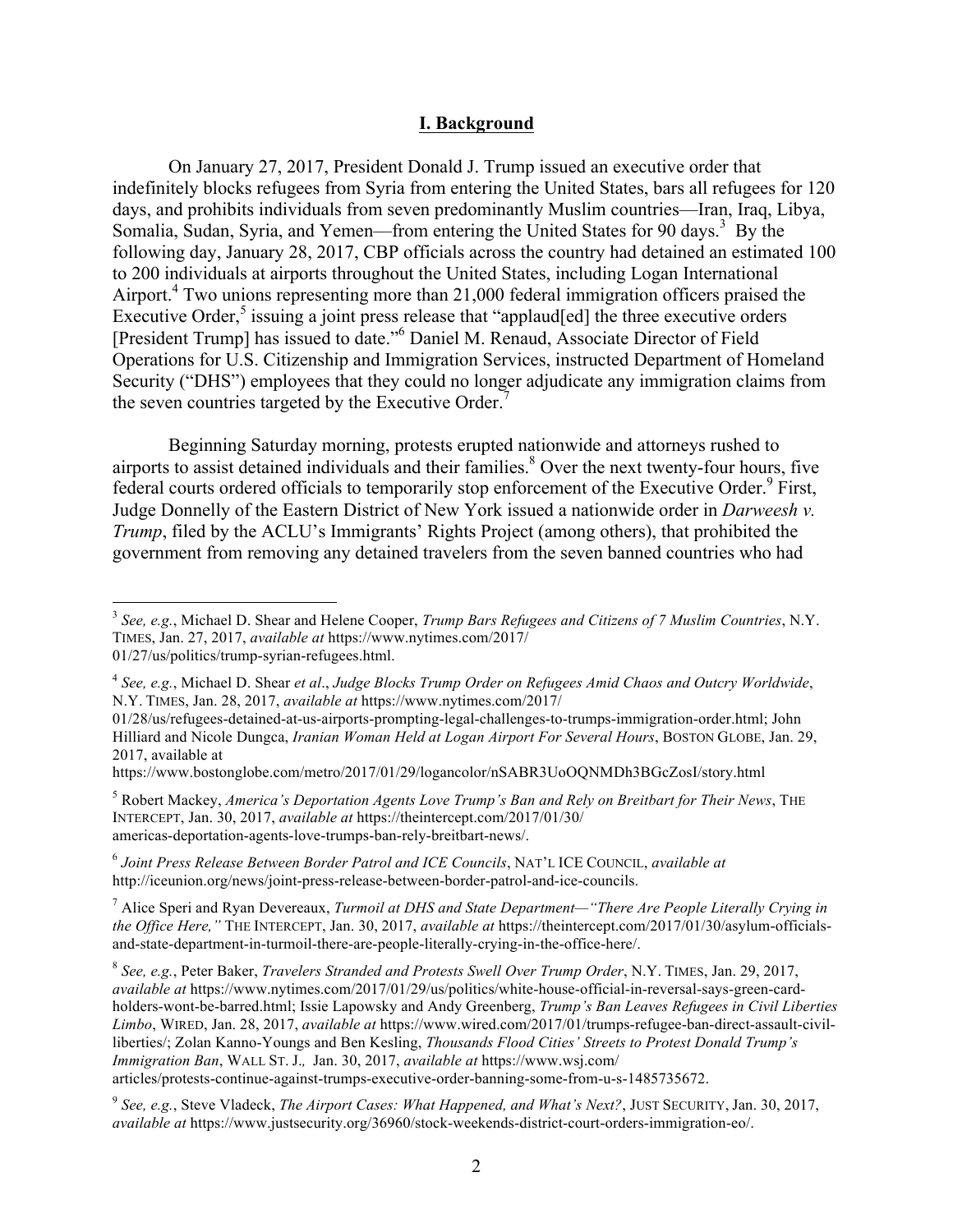been legally authorized to enter the United States.<sup>10</sup> And a few hours later, in *Tootkaboni v. Trump*, filed by the ACLU of Massachusetts (among others), Judge Burroughs and Magistrate Judge Dein of the District of Massachusetts issued a nationwide order that not only prohibited the removal of such individuals, but also temporarily banned the government from detaining people affected by the Executive Order.<sup>11</sup>

At the same time, President Trump remained publicly committed to his opposing position. In the early hours of Sunday, January 29, 2017, after the five court orders had been issued, President Trump tweeted, "Our country needs strong borders and extreme vetting, NOW."<sup>12</sup> He also issued a statement on Facebook later that day, indicating that entry from the seven predominantly Muslim countries would remain blocked for the next ninety days.<sup>13</sup>

In the face of nationwide confusion about the scope and validity of the Executive Order, guidance from other relevant actors offered little clarity. For example, on Saturday, DHS confirmed that the ban "will bar green card holders."<sup>14</sup> But on Sunday, DHS Secretary John Kelly deemed "the entry of lawful permanent residents to be in the national interest"<sup>15</sup> and, that evening, the Trump administration clarified that the Executive Order does not apply to green card holders.<sup>16</sup> The same day, DHS stated, perhaps contradictorily and without any elaboration, "We are and will remain in compliance with judicial orders. We are and will continue to enforce

<sup>11</sup> Temporary Restraining Order, *Tootkaboni v. Trump*, No. 17-cv-10154 (D. Mass. Jan. 29, 2017), *available at*  https://aclum.org/wp-content/uploads/2017/01/6-TRO-Jan-29-2017.pdf. Another federal court issued an order requiring that attorneys be allowed access to all lawful permanent residents detained at Dulles International Airport and barring the government from deporting any such individuals. *See* Temporary Restraining Order, *Aziz v. Trump*, No. 1:17-cv-116 (E.D. Va. Jan. 28, 2017), *available* at https://www.justice4all.org/wp-

content/uploads/2017/01/TRO-order-signed.pdf. In *Doe v. Trump*, filed in part by the ACLU of Washington, the court banned the removal of two individuals. *See* Order Granting Emergency Motion for Stay of Removal, *Doe v. Trump*, No. C17-126 (W.D. Wash. Jan. 28, 2017), *available at* https://www.justsecurity.org/wpcontent/uploads/2017/01/Seattle-Order.pdf. Finally, in *Vayeghan v. Trump*, filed in part by the ACLU of Southern California, the court ordered the government to permit an Iranian individual who had already been removed to Dubai to return to the United States and to admit him pursuant to his approved visa. Order, *Vayeghan v. Trump*, No. CV 17-0702 (C.D. Cal. Jan. 28, 2017), *available at* https://www.aclusocal.org/sites/ default/files/vayeghan - order re tro.pdf.

<sup>12</sup> Donald J. Trump, TWITTER (Jan. 29, 2017 5:08 A.M.), https://twitter.com/realDonaldTrump/ status/825692045532618753.

 <sup>10</sup> Decision and Order, *Darweesh v. Trump*, No. 17 Civ. 480 (AMD) (E.D.N.Y. Jan. 28, 2017), *available at*  https://www.aclu.org/legal-document/darweesh-v-trump-decision-and-order.

<sup>13</sup> Donald J. Trump, *Statement Regarding Recent Executive Order Concerning Extreme Vetting*, Jan. 29, 2017, *available at* https://www.facebook.com/DonaldTrump/posts/101585676436107

<sup>25</sup> ("We will again be issuing visas to all countries once we are sure we have reviewed and implemented the most secure policies over the next 90 days.").

<sup>14</sup> Max Greenwood, *Immigration Ban Includes Green Card Holders: DHS*, THE HILL, Jan. 28, 2017, *available at*  http://thehill.com/policy/national-security/316670-trump-refugee-ban-bars-green-card-holders-report.

<sup>15</sup> *Statement By Secretary John Kelly On The Entry Of Lawful Permanent Residents Into The United States*, DEP'T OF HOMELAND SECURITY (Jan. 29, 2017), *available at* https://www.dhs.gov/news/2017/01/29/statement-secretaryjohn-kelly-entry-lawful-permanent-residents-united-states.

<sup>16</sup> Robert Mackey, *As Protests Escalate, Trump Retreats From Barring Green Card Holders*, THE INTERCEPT, Jan, 29, 2017, *available at* https://theintercept.com/2017/01/29/trumps-executive-order-no-longer-bars-green-cardholders/.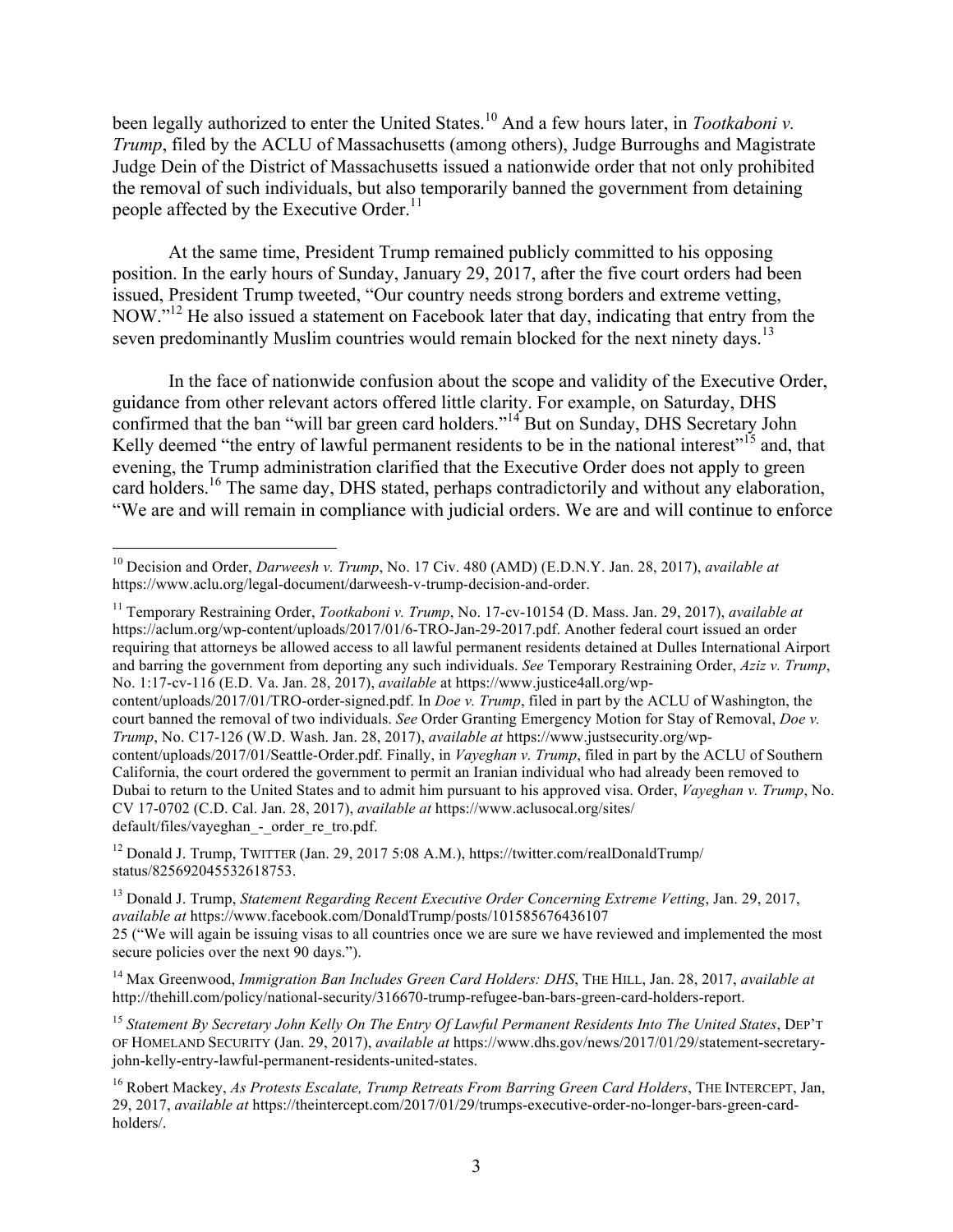President Trump's executive order humanely and with professionalism."<sup>17</sup> On Monday, then– Acting Attorney General Sally Yates announced that the Department of Justice would not present arguments in defense of the Executive Order unless and until she became convinced that it was lawful.<sup>18</sup> Shortly thereafter, Ms. Yates was relieved of her position by President Trump.<sup>19</sup> The same evening, President Trump also replaced the acting director of U.S. Immigration and Customs Enforcement ("ICE").<sup>20</sup>

In spite of court orders to the contrary, some CBP officials appear to be continuing to detain individuals—though the approach appears to differ by location.<sup>21</sup> Accordingly, the ACLU seeks to supplement the public record to clarify CBP's understanding and implementation of the Executive Order at Bradley International Airport, Bangor International Airport, Logan International Airport, Manchester International Airport, TF Green Airport, and Burlington International Airport ("Local International Airports") and Hartford, Bangor, Boston, Manchester, Providence, and Burlington ports of entry ("Port of Entry Offices"). Through this request, the ACLU aims to facilitate the public's indispensable role in checking the power of our public officials and to learn about the facts on the ground in Connecticut, Maine, Massachusetts, New Hampshire, Rhode Island, and Vermont and the Local International Airports.

<sup>&</sup>lt;sup>17</sup> *DHS Statement On Compliance With Court Orders And The President's Executive Order*, DEP'T OF HOMELAND SECURITY (Jan. 29, 2017), *available at* https://www.dhs.gov/news/2017/

<sup>01/29/</sup>dhs-statement-compliance-court-orders-and-presidents-executive-order.

<sup>18</sup> Jonathan H. Adler, *Acting Attorney General Orders Justice Department Attorneys Not to Defend Immigration Executive Order*, WASH. POST, Jan. 30, 2017, *available at* https://www.washingtonpost.com/news/volokhconspiracy/wp/2017/01/30/acting-attorney-general-orders-justice-department-attorneys-not-to-defend-immigrationexecutive-order/.

<sup>19</sup> *Read the Full White House Statement on Sally Yates*, BOSTON GLOBE, Jan. 30, 2017, *available at*  https://www.bostonglobe.com/news/politics/2017/01/30/read-full-white-house-statement-sallyyates/HkFReIYJidU9deDelPK6SM/story.html.

<sup>20</sup> *Statement from Secretary Kelly on the President's Appointment of Thomas D. Homan as Acting ICE Director*, DEP'T OF HOMELAND SECURITY (Jan. 30, 2017), *available at* https://www.dhs.gov/news/2017/01/30/statementsecretary-kelly-presidents-appointment-thomas-d-homan-acting-ice-director.

<sup>21</sup> *See, e.g.*, Julia Wick, *Lawyers Say At Least 17 People Are Still Detained at LAX, Protests Continue*, LAIST, Jan. 29, 2017, *available at* http://laist.com/2017/01/29/people\_are\_still\_

detained\_at\_lax.php; Daniel Marans, *Customs and Border Officials Defy Court Order on Lawful Residents*,

HUFFINGTON POST, Jan. 29, 2017, *available at* http://www.huffingtonpost.com

<sup>/</sup>entry/dulles-airport-feds-violated-court-order\_us\_588d7274e4b08a14f7e67bcf; Tom Cleary, *Is Border Patrol Defying Federal Judge's Stay on Immigration Executive Order?*, HEAVY, Jan. 29, 2017, *available at*  http://heavy.com/news/2017/01/border-patrol-homeland-security-defying-ignoring-following-judge-ruling-stay-

immigration-executive-order-dulles-dfw-muslim-ban/; Tess Owen, *Waiting for Answers: We Still Don't Know How Many People are Being Detained at US Airports*, VICE NEWS, Jan. 30, 2017, *available at* 

https://news.vice.com/story/we-still-dont-know-how-many-people-are-being-detained-at-us-airports.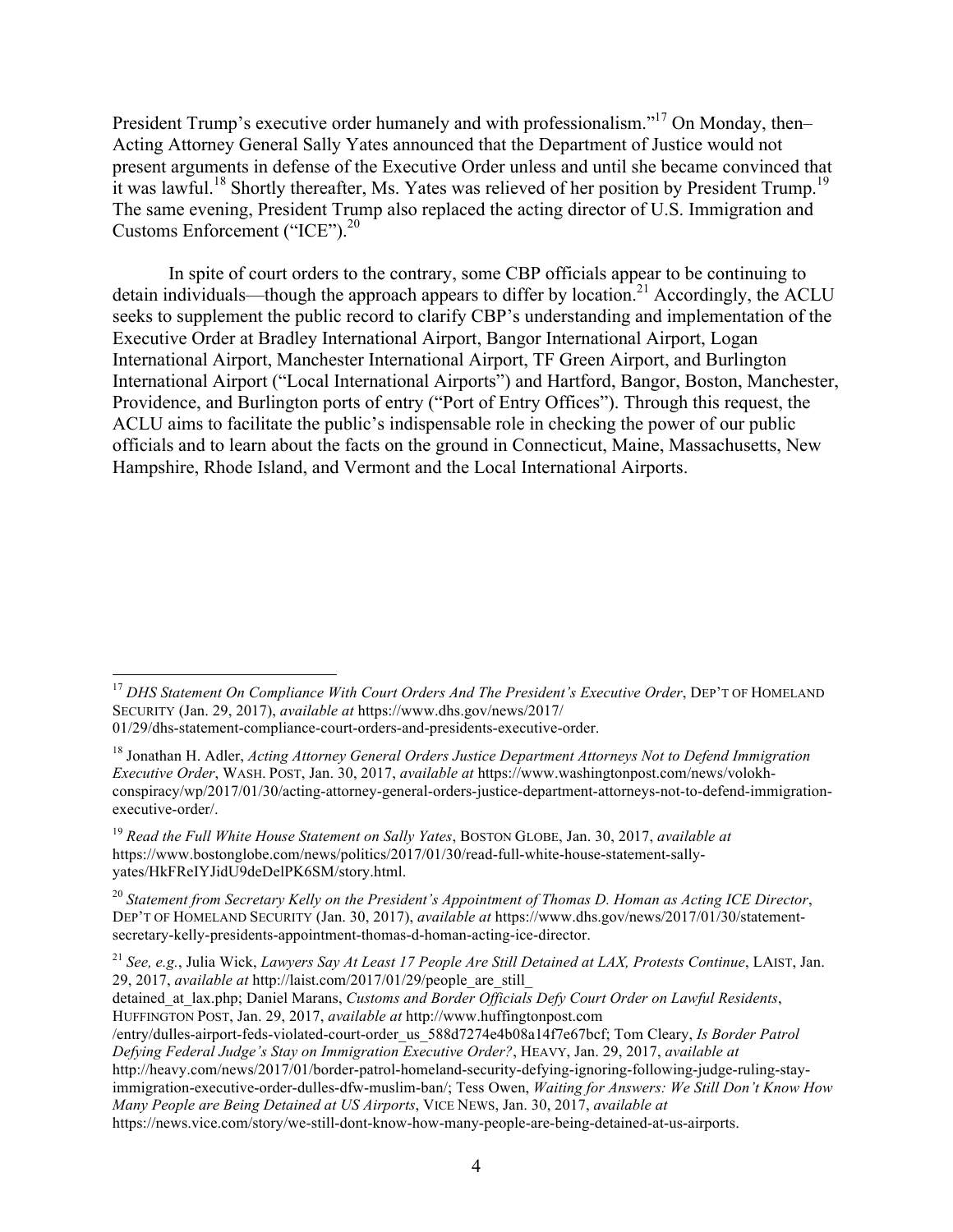#### **II. Requested Records**

For the purposes of this Request, "Records" are collectively defined to include, but are not limited to: text communications between phones or other electronic devices (including, but not limited to, communications sent via SMS or other text, Blackberry Messenger, iMessage, WhatsApp, Signal, Gchat, or Twitter direct message); e-mails; images, video, and audio recorded on cell phones; voicemail messages; social-media posts; instructions; directives; guidance documents; formal and informal presentations; training documents; bulletins; alerts; updates; advisories; reports; legal and policy memoranda; contracts or agreements; minutes or notes of meetings and phone calls; and memoranda of understanding. The ACLU seeks release of the following:

- 1. Records created on or after January 27, 2017 concerning CBP's interpretation, enforcement, and implementation of the following at Local International Airports:
	- a. President Trump's Executive Order, signed on January 27, 2017 and titled "Protecting the Nation From Foreign Terrorist Entry Into the United States";
	- b. Any guidance "provided to DHS field personnel shortly" after President Trump signed the Executive Order, as referenced in CBP's online  $FAQ<sub>i</sub><sup>22</sup>$
	- c. Associate Director of Field Operations for U.S. Citizenship and Immigration Services Daniel M. Renaud's email, sent at 11:12 A.M. on January 27, 2017, instructing DHS employees that they could not adjudicate any immigration claims from the seven targeted countries; $^{23}$
	- d. Judge Donnelly's Decision and Order granting an Emergency Motion for Stay of Removal, issued in the Eastern District of New York on January 27, 2017, including records related to CBP's efforts to comply with the court's oral order requiring prompt production of a list of all class members detained by CBP;<sup>24</sup>
	- e. Judge Brinkema's Temporary Restraining Order, issued in the Eastern District of Virginia on January 28,  $2017$ ;<sup>25</sup>
	- f. Judge Zilly's Order Granting Emergency Motion for Stay of Removal, issued in the Western District of Washington on January 28, 2017;<sup>26</sup>

 <sup>22</sup> *Protecting the Nation from Foreign Terrorist Entry into the United States*, U.S. CUSTOMS AND BORDER PROTECTION (Jan. 31, 2017), *available at* https://www.cbp.gov/border-security/protecting-nation-foreign-terroristentry-united-states ("The Executive Order and the instructions therein were effective at the time of the order's signing. *Guidance was provided to DHS field personnel shortly thereafter*.") (emphasis added).

<sup>23</sup> *See* Alice Speri and Ryan Devereaux, *Turmoil at DHS and State Department—"There Are People Literally Crying in the Office Here,"* THE INTERCEPT, Jan. 30, 2017, *available at* https://theintercept.com/2017/01/30/asylumofficials-and-state-department-in-turmoil-there-are-people-literally-crying-in-the-office-here/.

<sup>24</sup> Decision and Order, *Darweesh v. Trump*, No. 17 Civ. 480 (AMD) (E.D.N.Y. Jan. 28, 2017), *available at*  https://www.aclu.org/legal-document/darweesh-v-trump-decision-and-order.

<sup>25</sup> Temporary Restraining Order, *Aziz v. Trump*, No. 1:17-cv-116 (E.D. Va. Jan. 28, 2017), *available* at https://www.justice4all.org/wp-content/uploads/2017/01/TRO-order-signed.pdf.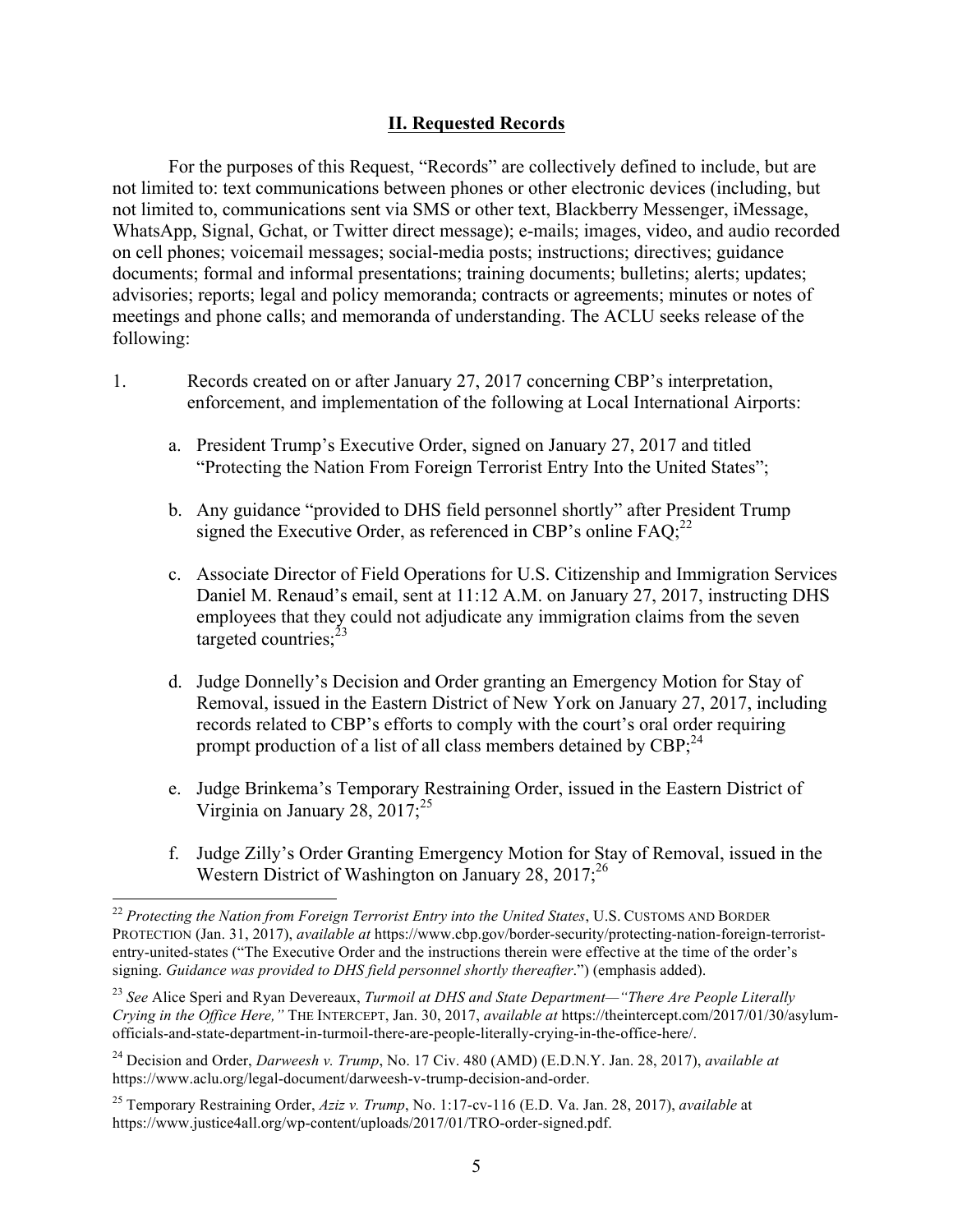- g. Judge Burroughs' Temporary Restraining Order, issued in the District of Massachusetts on January 29,  $2017$ ;<sup>27</sup>
- h. Judge Gee's Order granting an Amended *Ex Parte* Application for Temporary Restraining Order, issued in the Central District of California on January 29, 2017;<sup>28</sup>
- i. Assurances from the U.S. Attorney's Office for the Eastern District of Pennsylvania that all individuals detained at Philadelphia International Airport under the Executive Order would be admitted to the United States and released from custody on Sunday, January 29, 2017;
- j. DHS's "Response to Recent Litigation" statement, issued on January 29, 2017;  $^{29}$
- k. DHS Secretary John Kelly's "Statement on the Entry of Lawful Permanent Residents Into the United States," issued on January 29,  $2017$ ;  $30$
- l. DHS's "Statement on Compliance with Court Orders and the President's Executive Order," issued on January  $29$ ,  $2017$ ;  $31$  and
- m. Any other judicial order or executive directive issued regarding the Executive Order on or after January 27, 2017.
- 2. Records concerning the number of individuals who were detained or subjected to secondary screening, extending questioning, an enforcement examination, or consideration for a waiver at Local International Airports pursuant to the Executive Order, including:
	- a. The total number of individuals who remain detained or subject to secondary screening, extending questioning, an enforcement examination, or consideration for a

<sup>31</sup> DHS Statement On Compliance With Court Orders And The President's Executive Order, DEP'T OF HOMELAND SECURITY (Jan. 29, 2017), *available at* https://www.dhs.gov/news/2017/ 01/29/dhs-statement-compliance-court-orders-and-presidents-executive-order.

<sup>&</sup>lt;sup>26</sup> Order Granting Emergency Motion for Stay of Removal, *Doe v. Trump*, No. C17-126 (W.D. Wash. Jan. 28, 2017), *available at* https://www.justsecurity.org/wpcontent/uploads/ 2017/01/Seattle-Order.pdf.

<sup>27</sup> Temporary Restraining Order, *Tootkaboni v. Trump*, No. 17-cv-10154 (D. Mass. Jan. 29, 2017), *available at*  https://aclum.org/wp-content/uploads/2017/01/6-TRO-Jan-29-2017.pdf.

<sup>28</sup> Order, *Vayeghan v. Trump*, No. CV 17-0702 (C.D. Cal. Jan. 28, 2017), *available at*  https://www.aclusocal.org/sites/default/files/vayeghan - order re tro.pdf.

<sup>29</sup> *Department of Homeland Security Response to Recent Litigation*, DEP'T OF HOMELAND SECURITY (Jan. 29, 2017), *available at* https://www.dhs.gov/news/2017/01/29/department-homeland-security-response-recent-litigation.

<sup>30</sup> *Statement from Secretary Kelly on the President's Appointment of Thomas D. Homan as Acting ICE Director*, DEP'T OF HOMELAND SECURITY (Jan. 30, 2017), *available at* https://www.dhs.gov/news/2017/01/30/statementsecretary-kelly-presidents-appointment-thomas-d-homan-acting-ice-director.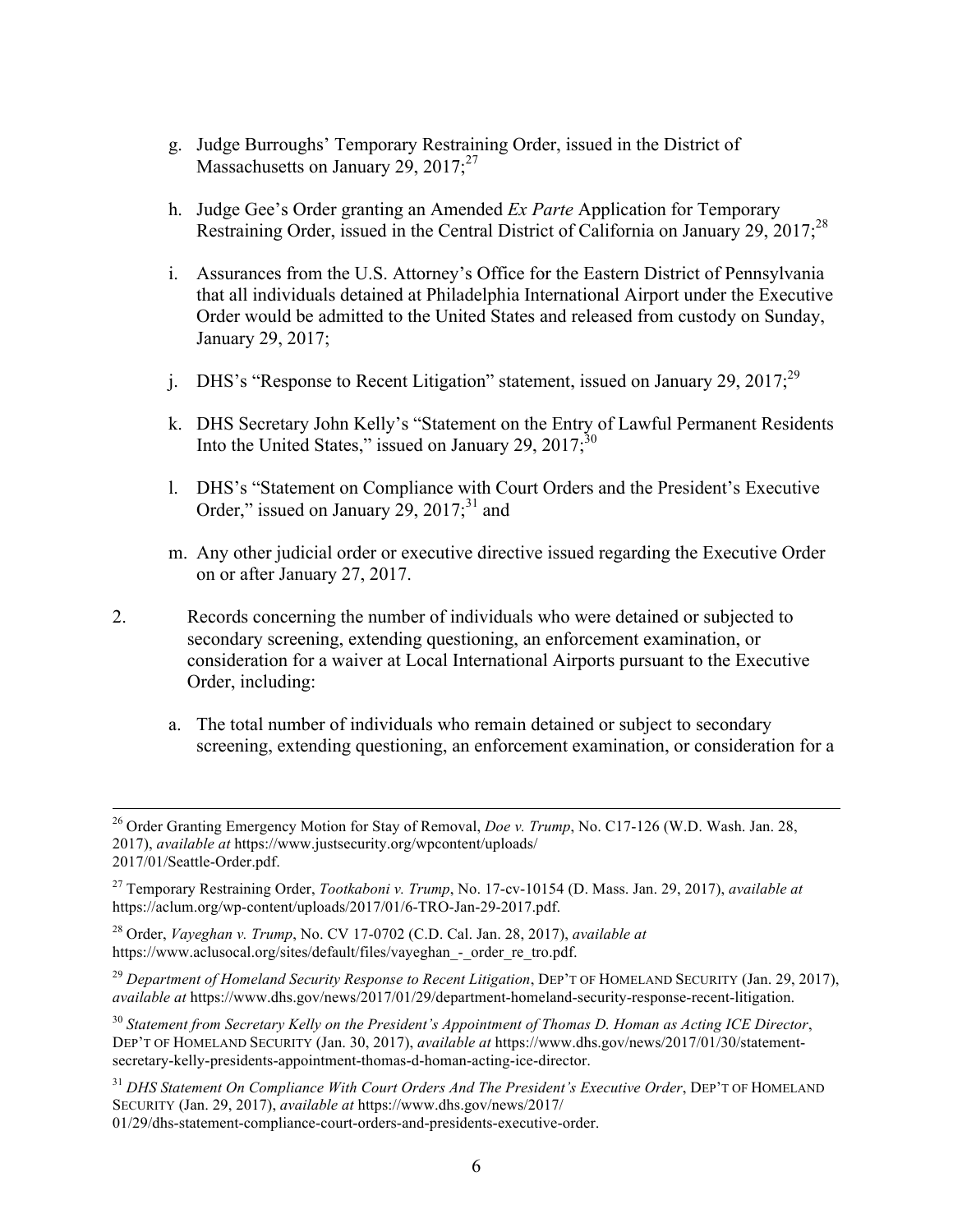waiver at Local International Airports both as of the date of this request and as of the date on which this request is processed; and

- b. The total number of individuals who have been detained or subjected to secondary screening, extending questioning, an enforcement examination, or consideration for a waiver for any length of time at Local International Airports since January 27, 2017, including the number of individuals who have been
	- i. released,
	- ii. transferred into immigration detention, or
	- iii. removed from the United States;
- 3. Records concerning the number of individuals who have been removed from Local International Airports from January 27, 2017 to date pursuant to the Executive Order;
- 4. Records concerning the number of individuals who arrived at Local International Airports from January 27, 2017 to date with valid visas or green cards who subsequently agreed voluntarily to return; and
- 5. Records containing the "guidance" that was "provided to DHS field personnel shortly" after President Trump signed the Executive Order.<sup>32</sup>

**To reiterate: The ACLU seeks information regarding CBP's interpretation and enforcement of the Executive Order at the Local International Airports, not information held in the records of CBP Headquarters.** Specifically, the ACLU seeks records held by CBP employees and offices at the Local International Airports, and the corresponding Port of Entry Offices and Regional Field Operations Office. CBP has an obligation to search all such field offices that are reasonably expected to produce any relevant information. *See, e.g.*, *Oglesby v. U.S. Dep't of Army*, 920 F.2d 57, 68 (D.C. Cir. 1990); *Marks v. U.S. Dep't of Justice*, 578 F.2d 261, 263 (9th Cir. 1978) (agency not required to search all of its field offices because request did not ask for a search beyond the agency's central files); *see also Am. Immigration Council v. U.S. Dep't of Homeland Sec.*, 950 F. Supp. 2d 221, 230 (D.D.C. 2013).

We request that searches of all electronic and paper/manual indices, filing systems, and locations for any and all records relating or referring to the subject of our Request be conducted. Given the expedited timeline on which the relevant events and interpretations occurred, this includes the personal email accounts and work phones of all employees and former employees who may have sent or received emails or text messages regarding the subject matter of this Request, as well as all institutional, shared, group, duty, task force, and all other joint and/or multi-user email accounts and work phones which may have been utilized by each such employee or former employee. Additionally, for each relevant email account identified, all

 <sup>32</sup> *Protecting the Nation from Foreign Terrorist Entry into the United States*, U.S. CUSTOMS AND BORDER PROTECTION (Jan. 31, 2017), *available at* https://www.cbp.gov/border-security/protecting-nation-foreign-terroristentry-united-states ("The Executive Order and the instructions therein were effective at the time of the order's signing. *Guidance was provided to DHS field personnel shortly thereafter*.") (emphasis added).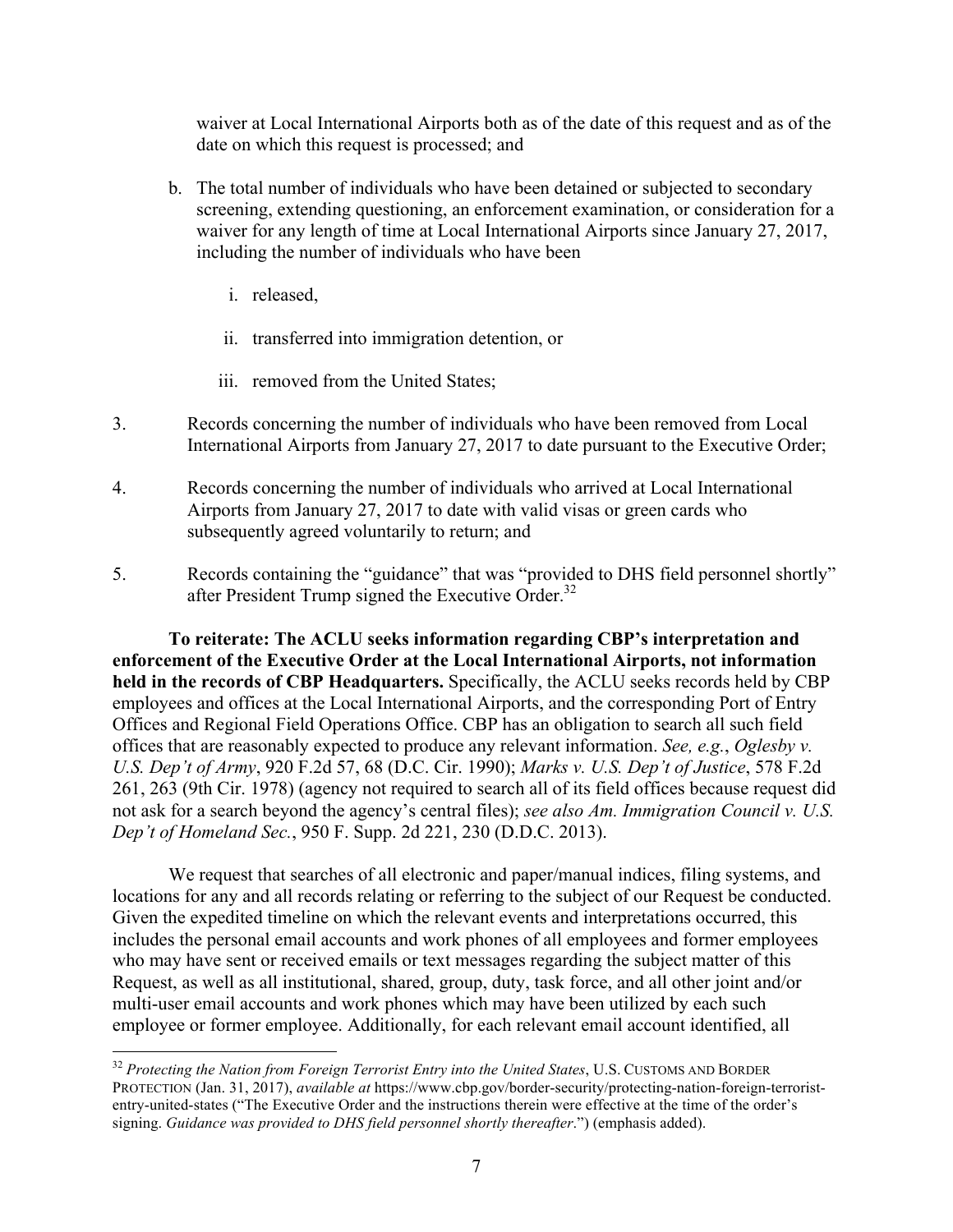storage areas must be searched, including the inbox "folder" (and all subfolders therein), sent folder, deleted folder, and all relevant archive files.

If any records responsive or potentially responsive to the Request have been destroyed, our Request includes, but is not limited to, any and all records relating or referring to the destruction of those records. This includes, but is not limited to, any and all records relating or referring to the events leading to the destruction of those records.

As required by the relevant case law, the agency should follow any leads it discovers during the conduct of its searches and should perform additional searches when said leads indicate that records may be located in another system. Failure to follow clear leads is a violation of FOIA.

With respect to the form of production, *see* 5 U.S.C. § 552(a)(3)(B), the ACLU requests that responsive electronic records be provided electronically in their native file format, if possible. Alternatively, the ACLU requests that the records be provided electronically in a textsearchable, static-image format (PDF), in the best image quality in the agency's possession, and that the records be provided in separate, Bates-stamped files.

## **III. Application for Expedited Processing**

The ACLU requests expedited processing pursuant to 5 U.S.C.  $\delta$  552(a)(6)(E).<sup>33</sup> There is a "compelling need" for these records, as defined in the statute, because the information requested is "urgen[tly]" needed by an organization primarily engaged in disseminating information "to inform the public concerning actual or alleged Federal Government activity." 5 U.S.C. § 552(a)(6)(E)(v)(II).

## *A. The ACLU is an organization primarily engaged in disseminating information in order to inform the public about actual or alleged government activity.*

The ACLU is "primarily engaged in disseminating information" within the meaning of the statute. 5 U.S.C. §  $552(a)(6)(E)(v)(II).$ <sup>34</sup> Obtaining information about government activity, analyzing that information, and widely publishing and disseminating that information to the press and public are critical and substantial components of the ACLU's work and are among its primary activities. *See ACLU v. U.S. Dep't of Justice*, 321 F. Supp. 2d 24, 29 n.5 (D.D.C. 2004) (finding non-profit public interest group that "gathers information of potential interest to a segment of the public, uses its editorial skills to turn the raw material into a distinct work, and distributes that work to an audience" to be "primarily engaged in disseminating information").<sup>35</sup>

The American Civil Liberties Unions of Connecticut, Maine, Massachusetts, New

 <sup>33</sup> *See also* 6 C.F.R. § 5.5(e)(1).

<sup>34</sup> *See also* 6 C.F.R. § 5.5(e)(1)(ii).

 $35$  Courts have found that the ACLU as well as other organizations with similar missions that engage in informationdissemination activities similar to the ACLU are "primarily engaged in disseminating information." *See, e.g.*, *Leadership Conference on Civil Rights v. Gonzales*, 404 F. Supp. 2d 246, 260 (D.D.C. 2005); *ACLU*, 321 F. Supp. 2d at 29 n.5; *Elec. Privacy Info. Ctr. v. U.S. Dep't of Defense,* 241 F. Supp. 2d 5, 11 (D.D.C. 2003).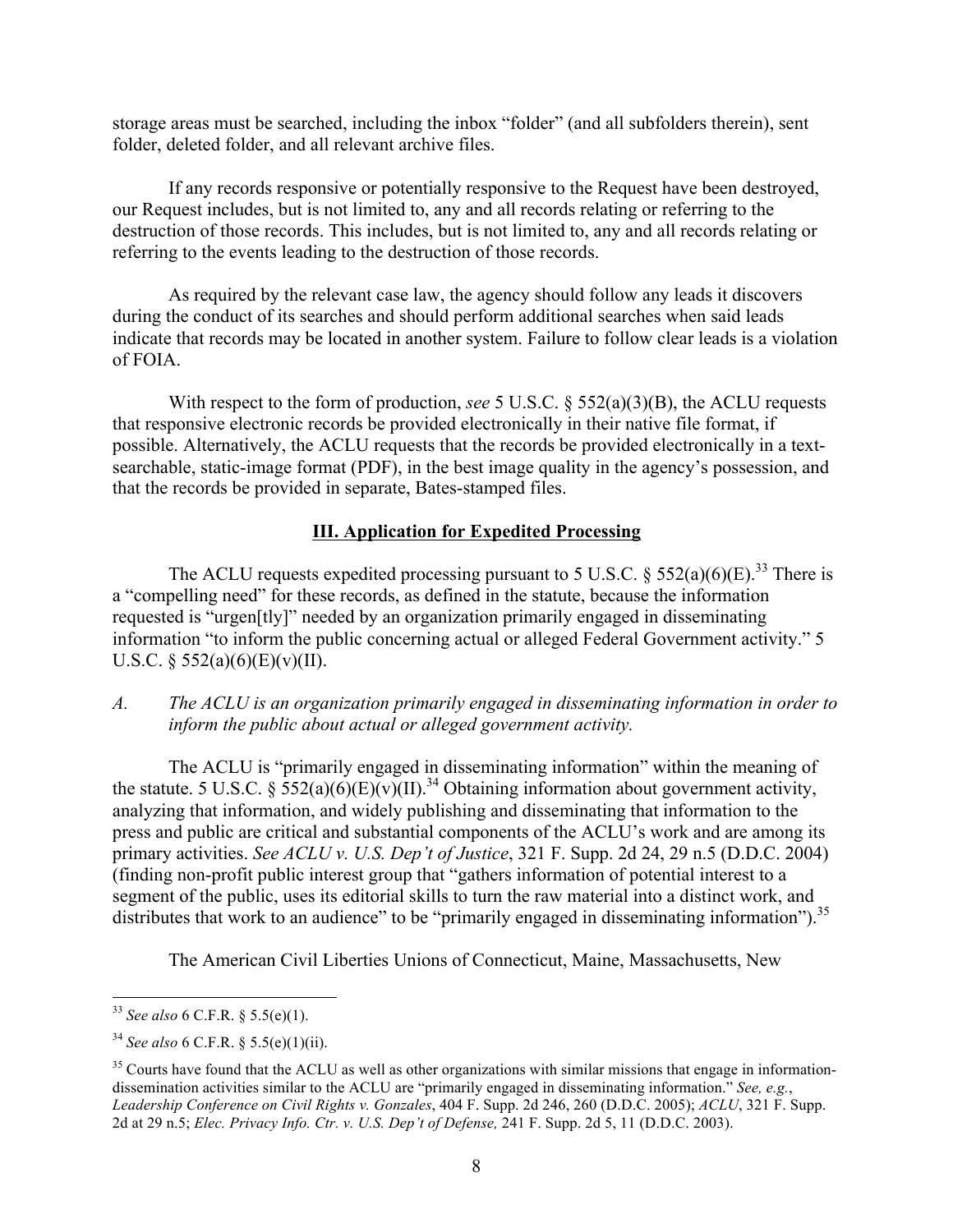Hampshire, Rhode Island, and Vermont and the American Civil Liberties Union Foundations of Connecticut, Maine, Massachusetts, New Hampshire, Rhode Island, and Vermont publish newsletters, news briefings, reports and other material that are disseminated to the public, both directly and through the nationwide ACLU. The nationwide ACLU regularly publishes STAND, a print magazine that reports on and analyzes civil liberties-related current events, including information on the state offices. The magazine is disseminated to over 620,000 people. The nationwide ACLU also publishes regular updates and alerts via email to approximately 2.1 million subscribers (both ACLU members and non-members). These updates are additionally broadcast to 1.5 million social media followers (members and non-members). The magazine as well as the email and social-media alerts often include descriptions and analysis of information obtained through FOIA requests.<sup>36</sup>

The ACLU also regularly issues press releases to call attention to documents obtained through FOIA requests, as well as other breaking news, $37$  and ACLU attorneys are interviewed frequently for news stories about documents released through ACLU FOIA requests.<sup>38</sup>

Similarly, the ACLU publishes reports about government conduct and civil liberties issues based on its analysis of information derived from various sources, including information obtained from the government through FOIA requests. This material is broadly circulated to the public and widely available to everyone for no cost or, sometimes, for a small fee. ACLU national projects regularly publish and disseminate reports that include a description and analysis

 <sup>36</sup> *See, e.g.*, Case Briefs, American Civil Liberties Union of Vermont, *Laptop Searches At The Border*, https://www.acluvt.org/en/news/laptop-searches-border (updating public on FOIA request and litigation concerning CBP searches of personal electronic devices).

<sup>37</sup> *See, e.g.*, Press Release, American Civil Liberties Union, *U.S. Releases Drone Strike 'Playbook' in Response to ACLU Lawsuit* (Aug. 6, 2016), https://www.aclu.org/news/us-releases-drone-strike-playbook-response-aclu-lawsuit; Press Release, *American Civil Liberties Union, Secret Documents Describe Graphic Abuse and Admit Mistakes* (June 14, 2016), https://www.aclu.org/news/cia-releases-dozens-torture-documents-response-aclu-lawsuit; Press Release, *American Civil Liberties Union, U.S. Releases Targeted Killing Memo in Response to Long-Running ACLU Lawsuit* (June 23, 2014), https://www.aclu.org/national-security/us-releases-targeted-killing-memo-response-longrunning-aclu-lawsuit; Press Release, *American Civil Liberties Union, Justice Department White Paper Details Rationale for Targeted Killing of Americans* (Feb. 4, 2013), https://www.aclu.org/national-security/justicedepartment-white-paper-details-rationale-targeted-killing-americans; Press Release, *American Civil Liberties Union, Documents Show FBI Monitored Bay Area Occupy Movement* (Sept. 14, 2012), https://www.aclu.org/news/documents-show-fbi-monitored-bay-area-occupy-movement-insidebayareacom.

<sup>38</sup> *See, e.g.*, Karen DeYoung, *Newly Declassified Document Sheds Light on How President Approves Drone Strikes,*  Wash. Post, Aug. 6, 2016, https://www.washingtonpost.com/

world/national-security/newly-declassified-document-sheds-light-on-how-president-approves-dronestrikes/2016/08/06/f424fe50-5be0-11e6-831d-0324760ca856\_story.html (quoting former ACLU deputy legal director Jameel Jaffer); Catherine Thorbecke, *What Newly Released CIA Documents Reveal About 'Torture' in Its Former Detention Program,* ABC, June 15, 2016, http://abcnews.go.com/US/newly-released-cia-documents-revealtorture-detention-program/story?id=39873389 (quoting ACLU staff attorney Dror Ladin); Nicky Woolf, *US Marshals Spent \$10M on Equipment for Warrantless Stingray Device*, Guardian, Mar. 17, 2016, https://www.theguardian.com/world/2016/mar/17/us-marshals-stingray-surveillance-airborne (quoting ACLU attorney Nate Wessler); David Welna, *Government Suspected of Wanting CIA Torture Report to Remain Secret,* NPR, Dec. 9, 2015, http://www.npr.org/2015/12/09/

<sup>459026249/</sup>cia-torture-report-may-remain-secret (quoting ACLU project director Hina Shamsi).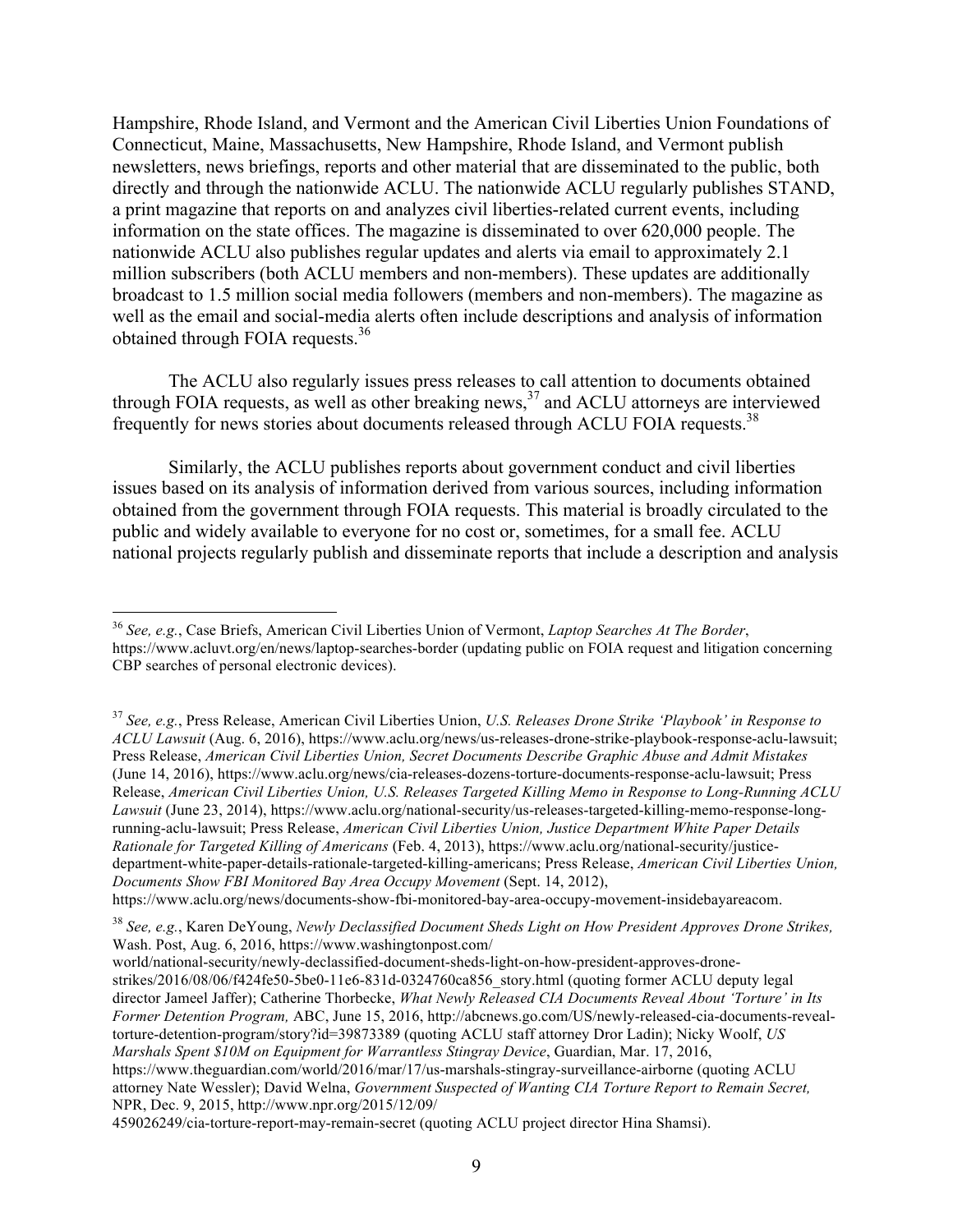of government documents obtained through FOIA requests.<sup>39</sup> The ACLU also regularly publishes books, "know your rights" materials, fact sheets, and educational brochures and pamphlets designed to educate the public about civil liberties issues and government policies that implicate civil rights and liberties.

The ACLU publishes widely-read blogs where original editorial content reporting on and analyzing civil rights and civil liberties news is posted daily.<sup>40</sup> The ACLU creates and disseminates original editorial and educational content on civil rights and civil liberties news through multi-media projects, including videos, podcasts, and interactive features. *See*  https://www.aclu.org/multimedia. The ACLU also publishes, analyzes, and disseminates information through its heavily visited website, www.aclu.org. The website addresses civil rights and civil liberties issues in depth, provides features on civil rights and civil liberties issues in the news, and contains many thousands of documents relating to the issues on which the ACLU is focused. The ACLU's website also serves as a clearinghouse for news about ACLU cases, as well as analysis about case developments, and an archive of case-related documents. Through these pages, and with respect to each specific civil liberties issue, the ACLU provides the public with educational material, recent news, analyses of relevant Congressional or executive branch action, government documents obtained through FOIA requests, and further in-depth analytic and educational multi-media features.

The ACLU websites includes many features on information obtained through the FOIA.<sup>41</sup> For example, the ACLU of Massachusetts's "FBI FOIA page, *ACLU v. FBI*, https://aclum.org/cases-briefs/aclu-v-fbi/ details the history of FOIA requests and litigation over documents concerning the Massachusetts Joint Terrorism Task Force; the ACLU's "Predator Drones FOIA" webpage, https://www.aclu.org/national-security/predator-drones-foia, contains commentary about the ACLU's FOIA request, press releases, analysis of the FOIA documents, numerous blog posts on the issue, documents related to litigation over the FOIA request, frequently asked questions about targeted killing, and links to the documents themselves.

 <sup>39</sup> *See, e.g.*, ACLU, *ACLU-Obtained Emails Prove that the Federal Bureau of Prisons Covered Up Its Visit to the CIA's Torture Site* (Nov. 22, 2016, 3:15 PM), https://www.aclu.org/blog/speak-freely/aclu-obtained-emails-provefederal-bureau-prisons-covered-its-visit-cias-torture; ACLU, *Details Abound in Drone 'Playbook' – Except for the Ones That Really Matter Most* (Aug. 8, 2016, 5:30 PM), https://www.aclu.org/blog/speak-freely/details-abounddrone-playbook-except-ones-really-matter-most; ACLU, *ACLU- Obtained Documents Reveal Breadth of Secretive Stingray Use in Florida* (Feb. 22, 2015, 5:30 PM), https://www.aclu.org/blog/free-future/aclu-obtained-documentsreveal-breadth-secretive-stingray-use-florida; ACLU, *New NSA Documents Shine More Light into Black Box of Executive Order 12333* (Oct. 30, 2014, 3:29 PM), https://www.aclu.org/blog/new-nsa-documents-shine-more-lightblack-box-executive-order-12333; ACLU, *ACLU Eye on the FBI: Documents Reveal Lack of Privacy Safeguards and Guidance in Government's "Suspicious Activity Report" Systems* (Oct. 29, 2013), https://www.aclu.org/sites/default/files/assets/eye\_on\_fbi\_-\_sars.pdf.

<sup>40</sup> *See, e.g.,* Privacy SOS, https://privacysos.org (ACLU of Massachusetts blog on privacy); ACLU of Maine Blog, https://www.aclumaine.org/en/News (general news about ACLU of Maine advocacy); ACLU blog, https://www.aclu.org/blog (general news about nationwide ACLU advocacy).

<sup>41</sup> *See, e.g.*, https://www.aclu.org/blog/free-future/fbi-releases-details-zero-day-exploit-decisionmaking-process; https://www.aclu.org/blog/free-future/fbi-documents-reveal-new-information-baltimore-surveillance-flights; https://www.aclu.org/national-security/anwar-al-awlaki-foia-request; https://www.aclu.org/cases/aclu-v-departmentdefense; https://www.aclu.org/mappingthefbi; https://www.aclu.org/cases/bagram-foia;

https://www.aclu.org/national-security/csrt-foia; http://www.aclu.org/safefree/nsaspying/30022res20060207.html; https://www.aclu.org/patriot-foia; https://www.aclu.org/nsl-documents-released-dod?redirect=cpredirect/32088.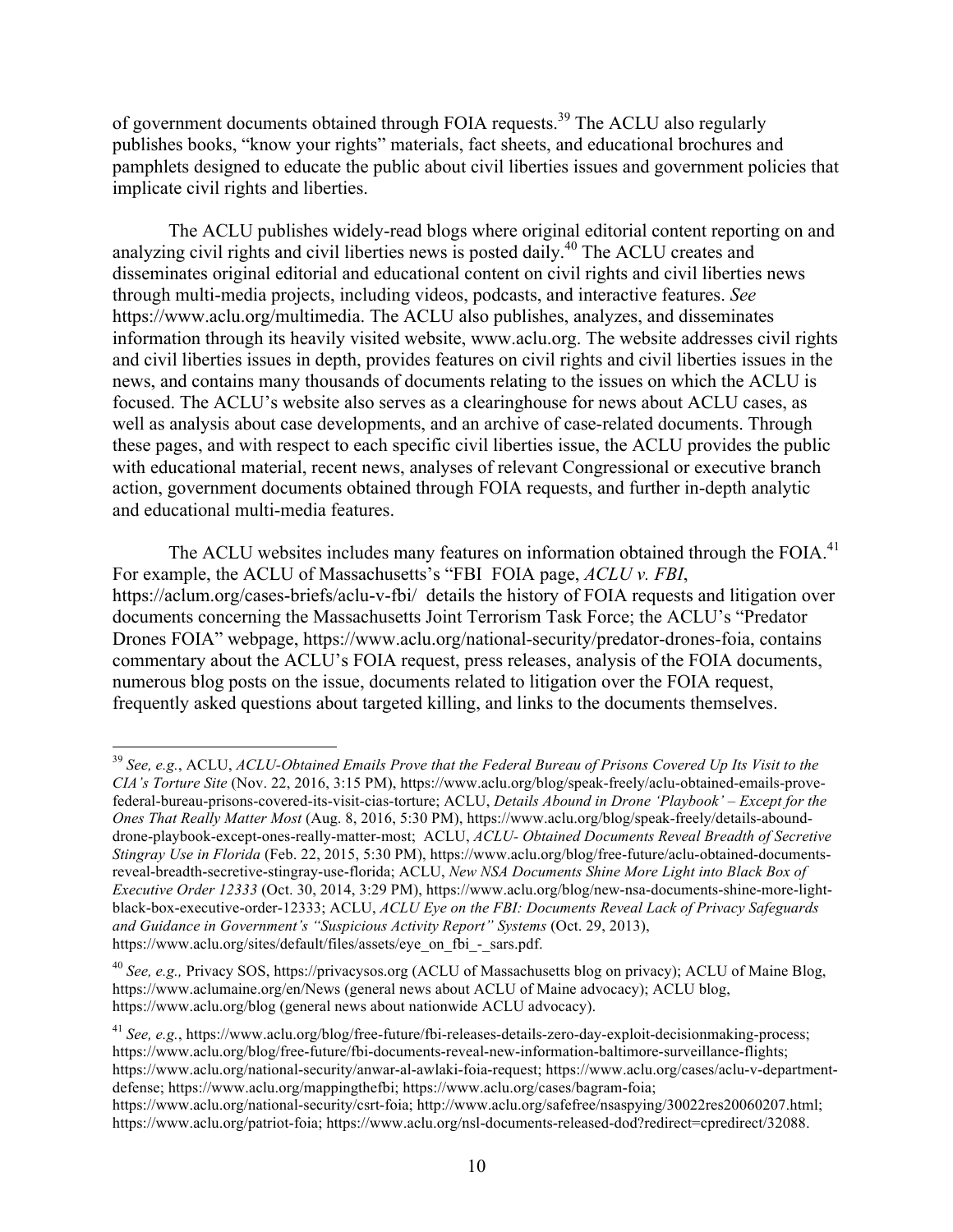Similarly, the ACLU maintains an online "Torture Database," a compilation of over 100,000 pages of FOIA documents that allows researchers and the public to conduct sophisticated searches of FOIA documents relating to government policies on rendition, detention, and interrogation. $42$ 

The ACLU has also published a number of charts and explanatory materials that collect, summarize, and analyze information it has obtained through the FOIA. For example, through compilation and analysis of information gathered from various sources—including information obtained from the government through FOIA requests—the ACLU created an original chart that provides the public and news media with a comprehensive summary index of Bush-era Office of Legal Counsel memos relating to interrogation, detention, rendition, and surveillance.<sup>43</sup> Similarly, the ACLU produced a summary of documents released in response to a FOIA request related to the FISA Amendments  $Act^{44}$ ; a chart of original statistics about the Defense Department's use of National Security Letters based on its own analysis of records obtained through FOIA requests $45$ ; and an analysis of documents obtained through FOIA requests about FBI surveillance flights over Baltimore.<sup>46</sup>

The ACLU plans to analyze, publish, and disseminate to the public the information gathered through this Request. The records requested are not sought for commercial use and the requesters plan to disseminate the information disclosed as a result of this Request to the public at no cost.

#### *B. The records sought are urgently needed to inform the public about actual or alleged government activity.*

These records are urgently needed to inform the public about actual or alleged government activity. *See* 5 U.S.C. § 552(a)(6)(E)(v)(II).<sup>47</sup> Specifically, as discussed in Part I, *supra*, the requested records seek to inform the public about the CBP's current, local enforcement of a new Executive Order amid five court orders, varying directives, and other quickly developing events.

Given the foregoing, the ACLU has satisfied the requirements for expedited processing of this Request.

#### **IV. Application for Waiver or Limitation of Fees**

The ACLU requests a waiver of document search, review, and duplication fees on the grounds that disclosure of the requested records is in the public interest and because disclosure is "likely to contribute significantly to public understanding of the operations or activities of the

 <sup>42</sup> https://www.thetorturedatabase.org. *See also* https://www.aclu.org/foia-collection/targeted-killing-foia-database.

<sup>43</sup> https://www.aclu.org/sites/default/files/pdfs/safefree/olcmemos\_2009\_0305.pdf.

<sup>44</sup> https://www.aclu.org/files/pdfs/natsec/faafoia20101129/20101129Summary.pdf.

<sup>&</sup>lt;sup>45</sup> https://www.aclu.org/sites/default/files/field\_document/nsl\_stats.pdf.

<sup>46</sup> https://www.aclu.org/blog/free-future/fbi-documents-reveal-new-information-baltimore-surveillance-flights.

<sup>47</sup> *See also* 6 C.F.R. § 5.5(e)(1)(ii).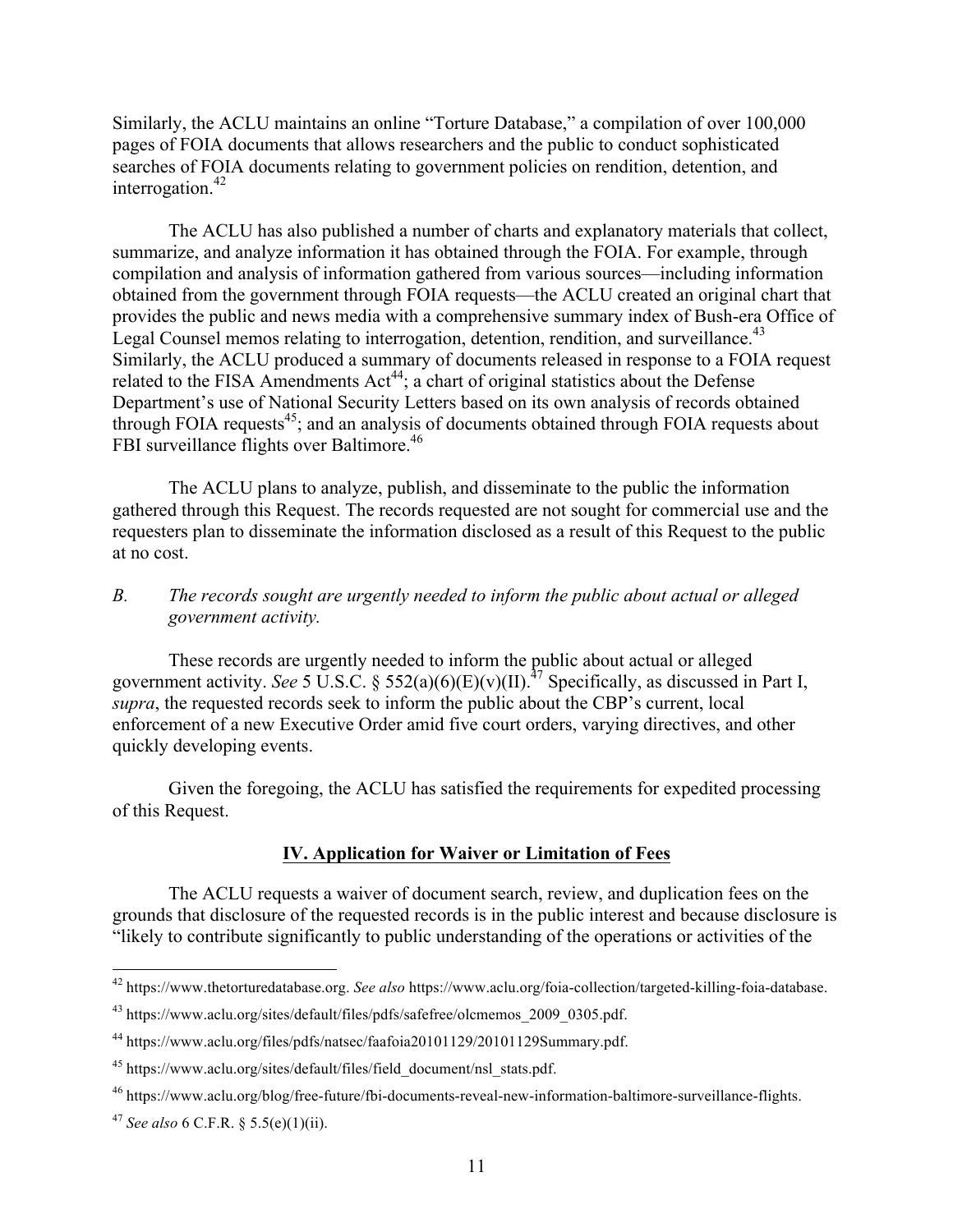government and is not primarily in the commercial interest of the requester." 5 U.S.C.  $\frac{8}{9}$  552(a)(4)(A)(iii).<sup>48</sup> The ACLU also requests a waiver of search fees on the grounds that the ACLU qualifies as a "representative of the news media" and the records are not sought for commercial use. 5 U.S.C.  $\S$  552(a)(4)(A)(ii)(II).

## *A. The Request is likely to contribute significantly to public understanding of the operations or activities of the government and is not primarily in the commercial interest of the ACLU.*

As discussed above, news accounts underscore the substantial public interest in the records sought through this Request. Given the ongoing and widespread media attention to this issue, the records sought will significantly contribute to public understanding of an issue of profound public importance. Especially because little specific information has been made public about how local CBP Field Offices plan to enforce the Executive Order while also complying with the federal court orders, the records sought are certain to contribute significantly to the public's understanding of these issues.

The ACLU is not filing this Request to further its commercial interest. As described above, any information disclosed by the ACLU as a result of this FOIA Request will be available to the public at no cost. Thus, a fee waiver would fulfill Congress's legislative intent in amending the FOIA. *See Judicial Watch, Inc. v. Rossotti*, 326 F.3d 1309, 1312 (D.C. Cir. 2003) ("Congress amended FOIA to ensure that it be liberally construed in favor of waivers for noncommercial requesters." (quotation marks omitted)).

## *B. The ACLU is a representative of the news media and the records are not sought for commercial use.*

The ACLU also requests a waiver of search fees on the grounds that the ACLU qualifies as a "representative of the news media" and the records are not sought for commercial use. 5 U.S.C.  $\S$  552(a)(4)(A)(ii)(II). The ACLU meets the statutory and regulatory definitions of a "representative of the news media" because it is an "entity that gathers information of potential interest to a segment of the public, uses its editorial skills to turn the raw materials into a distinct work, and distributes that work to an audience." 5 U.S.C. § 552(a)(4)(A)(ii)(III);<sup>49</sup> see also Nat'l *Sec. Archive v. U.S. Dep't of Defense*, 880 F.2d 1381, 1387 (D.C. Cir. 1989) (finding that an organization that gathers information, exercises editorial discretion in selecting and organizing documents, "devises indices and finding aids," and "distributes the resulting work to the public" is a "representative of the news media" for purposes of the FOIA); *Serv. Women's Action Network v. U.S. Dep't of Defense*, 888 F. Supp. 2d 282 (D. Conn. 2012) (requesters, including ACLU, were representatives of the news media and thus qualified for fee waivers for FOIA requests to the Department of Defense and Department of Veterans Affairs); *ACLU of Wash. v. U.S. Dep't of Justice*, No. C09–0642RSL, 2011 WL 887731, at \*10 (W.D. Wash. Mar. 10, 2011) (finding that the ACLU of Washington is an entity that "gathers information of potential interest to a segment of the public, uses its editorial skills to turn the raw materials into a distinct work, and distributes that work to an audience"); *ACLU*, 321 F. Supp. 2d at 30 n.5 (finding nonprofit public interest group to be "primarily engaged in disseminating information"). The ACLU

 <sup>48</sup> *See also* 6 C.F.R. § 5.11(k).

<sup>49</sup> *See also* 6 C.F.R. § 5.11(b)(6).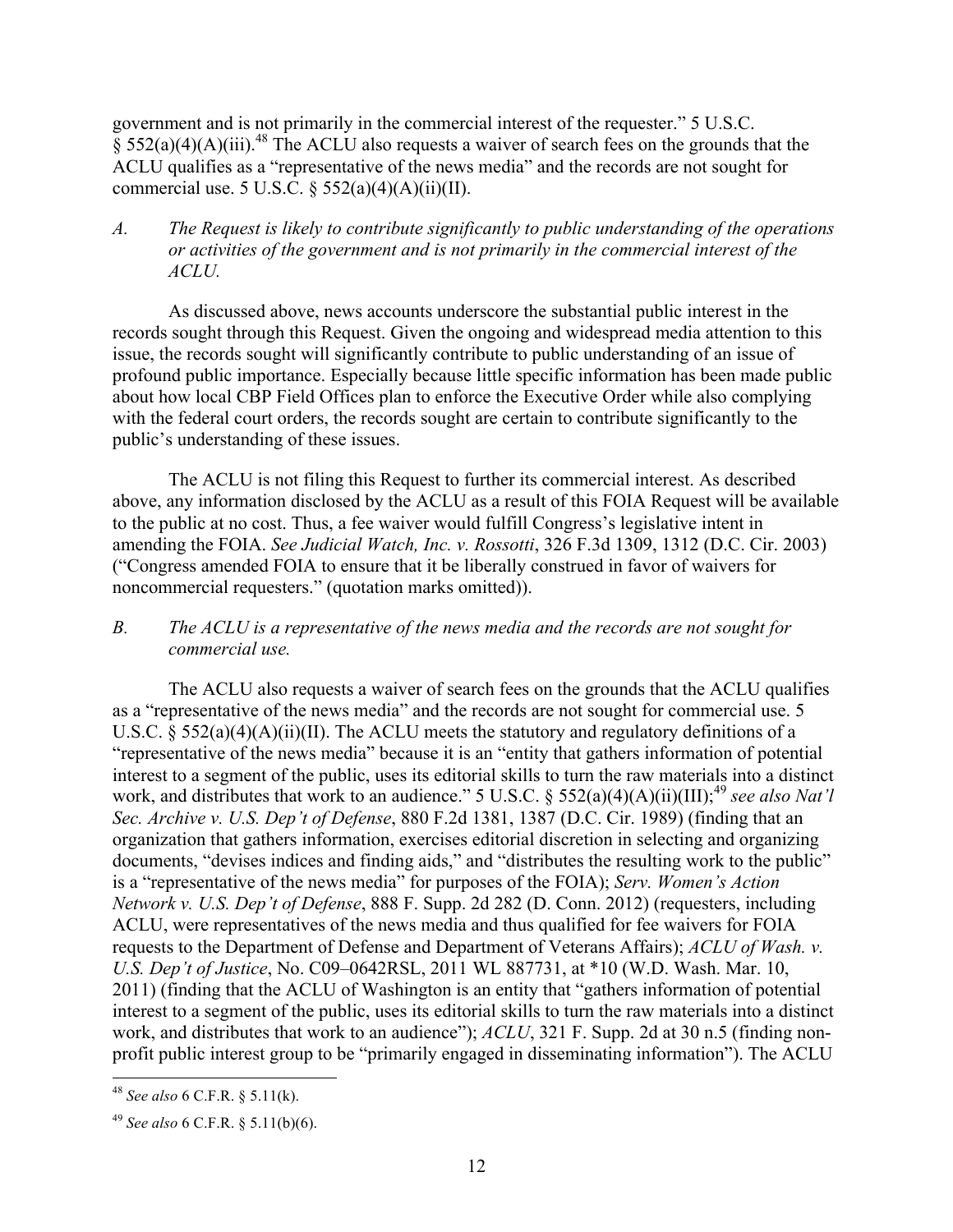is therefore a "representative of the news media" for the same reasons it is "primarily engaged in the dissemination of information."

Furthermore, courts have found other organizations whose mission, function, publishing, and public education activities are similar in kind to the ACLU's to be "representatives of the news media" as well. *See, e.g.*, *Cause of Action v. IRS*, 125 F. Supp. 3d 145 (D.C. Cir. 2015); *Elec. Privacy Info. Ctr.*, 241 F. Supp. 2d at 10–15 (finding non-profit public interest group that disseminated an electronic newsletter and published books was a "representative of the news media" for purposes of the FOIA); *Nat'l Sec. Archive*, 880 F.2d at 1387; *Judicial Watch, Inc. v. U.S. Dep't of Justice*, 133 F. Supp. 2d 52, 53–54 (D.D.C. 2000) (finding Judicial Watch, selfdescribed as a "public interest law firm," a news media requester).<sup>50</sup>

On account of these factors, fees associated with responding to FOIA requests are regularly waived for the ACLU as a "representative of the news media."<sup>51</sup> As was true in those instances, the ACLU meets the requirements for a fee waiver here.

\* \* \*

Pursuant to applicable statutes and regulations, the ACLU expects a determination regarding expedited processing within 10 days. *See* 5 U.S.C. § 552(a)(6)(E)(ii); 6 C.F.R. §  $5.5(e)(4)$ .

<sup>&</sup>lt;sup>50</sup> Courts have found these organizations to be "representatives of the news media" even though they engage in litigation and lobbying activities beyond their dissemination of information / public education activities. *See, e.g.*, *Elec. Privacy Info. Ctr.*, 241 F. Supp. 2d 5; *Nat'l Sec. Archive*, 880 F.2d at 1387; s*ee also Leadership Conference on Civil Rights*, 404 F. Supp. 2d at 260; *Judicial Watch, Inc.*, 133 F. Supp. 2d at 53-54*.* 

<sup>&</sup>lt;sup>51</sup> In May 2016, the FBI granted a fee-waiver request regarding a FOIA request issued to the DOJ for documents related to Countering Violent Extremism Programs. In April 2013, the National Security Division of the DOJ granted a fee-waiver request with respect to a request for documents relating to the FISA Amendments Act. Also in April 2013, the DOJ granted a fee-waiver request regarding a FOIA request for documents related to "national security letters" issued under the Electronic Communications Privacy Act. In August 2013, the FBI granted a feewaiver request related to the same FOIA request issued to the DOJ. In February 2012, CBP categorized an ACLU of Vermont FOIA request concerning traffic checkpoints in the media category of requestors. In June 2011, the DOJ National Security Division granted a fee waiver to the ACLU with respect to a request for documents relating to the interpretation and implementation of a section of the PATRIOT Act. In March 2009, the State Department granted a fee waiver to the ACLU with regard to a FOIA request for documents relating to the detention, interrogation, treatment, or prosecution of suspected terrorists. Likewise, in December 2008, the Department of Justice granted the ACLU a fee waiver with respect to the same request. In November 2006, the Department of Health and Human Services granted a fee waiver to the ACLU with regard to a FOIA request. In November 2006, U.S. Citizenship and Immigration Services granted a fee waiver to the ACLU of Maine with regard to a FOIA on border patrol checkpoints. In May 2005, the U.S. Department of Commerce granted a fee waiver to the ACLU with respect to its request for information regarding the radio-frequency identification chips in United States passports. In March 2005, the Department of State granted a fee waiver to the ACLU for a request regarding the use of immigration laws to exclude prominent non-citizen scholars and intellectuals from the country because of their political views, statements, or associations. In addition, the Department of Defense did not charge the ACLU fees associated with FOIA requests submitted by the ACLU in April 2007, June 2006, February 2006, and October 2003. The DOJ did not charge the ACLU fees associated with FOIA requests submitted by the ACLU in November 2007, December 2005, and December 2004. Finally, three separate agencies—the Federal Bureau of Investigation, the Office of Intelligence Policy and Review, and the DOJ Office of Information and Privacy—did not charge the ACLU fees associated with a FOIA request submitted by the ACLU in August 2002.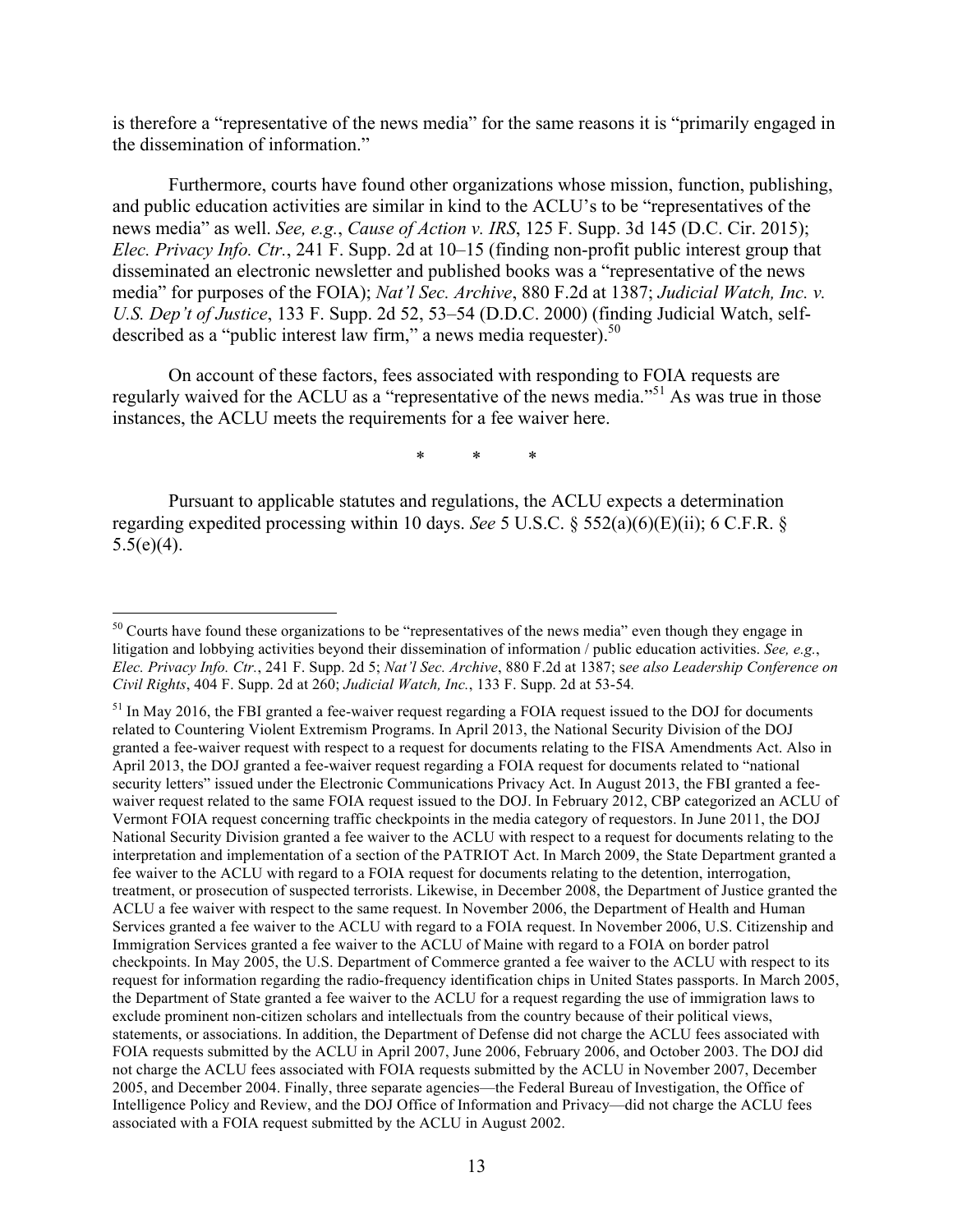If the Request is denied in whole or in part, the ACLU asks that you justify all deletions by reference to specific FOIA exemptions. The ACLU expects the release of all segregable portions of otherwise exempt material. The ACLU reserves the right to appeal a decision to withhold any information or deny a waiver of fees.

Thank you for your prompt attention to this matter. Please furnish the applicable records to:

**ACLU Border Litigation Project c/o Mitra Ebadolahi** P.O. Box 87131 San Diego, CA 92138-7131

I affirm that the information provided supporting the request for expedited processing is true and correct to the best of my knowledge and belief. *See* 5 U.S.C. § 552(a)(6)(E)(vi).

Respectfully,  $\Box$ 

Zachary L. Heiden Legal Director American Civil Liberties Union of Maine Foundation 121 Middle Street, Suite 303 Portland, Maine 04101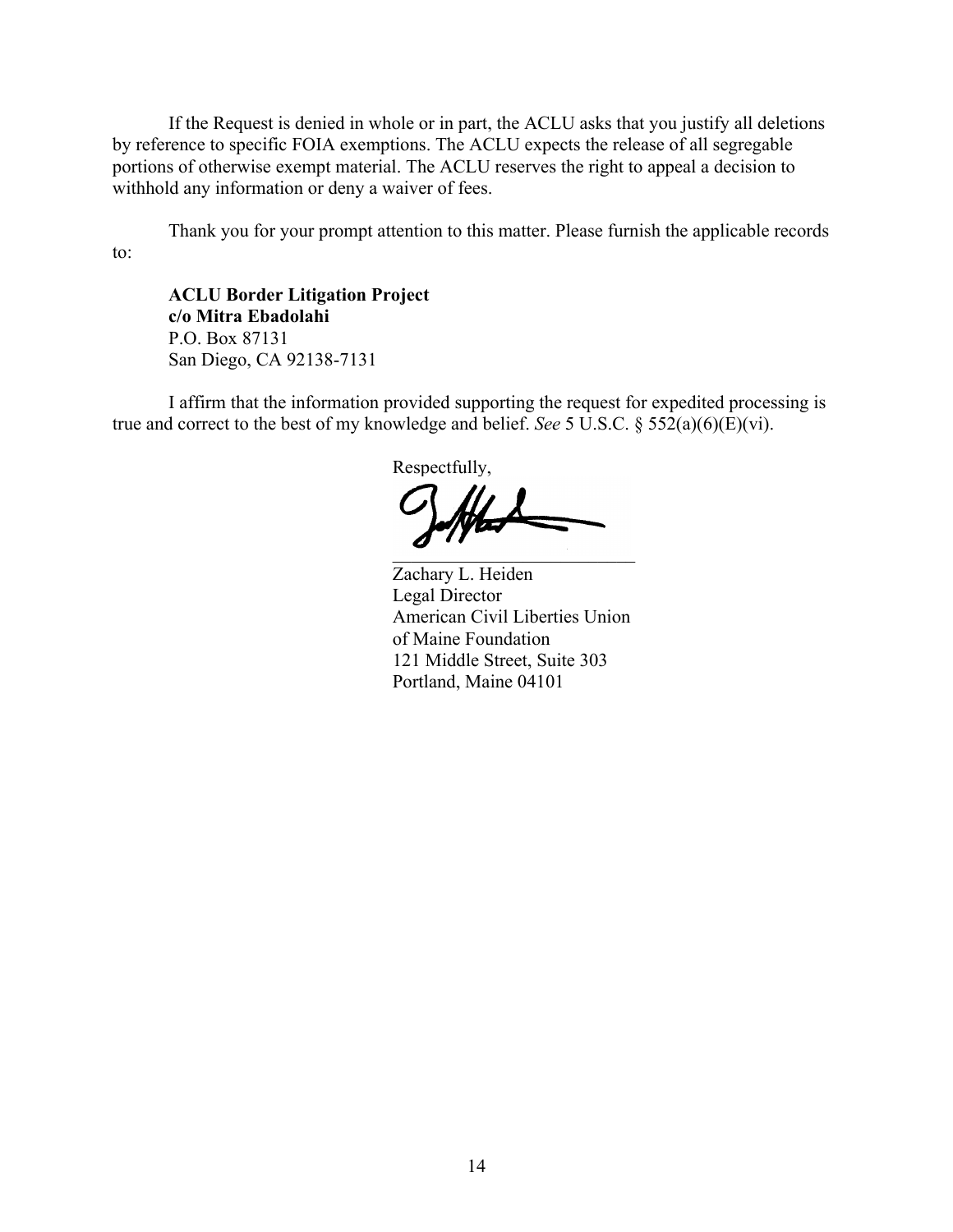## EXHIBIT B

# **USPS Tracking Results**

**® FAQs [\(http://faq.usps.com/?articleId=220900\)](http://faq.usps.com/?articleId=220900)**

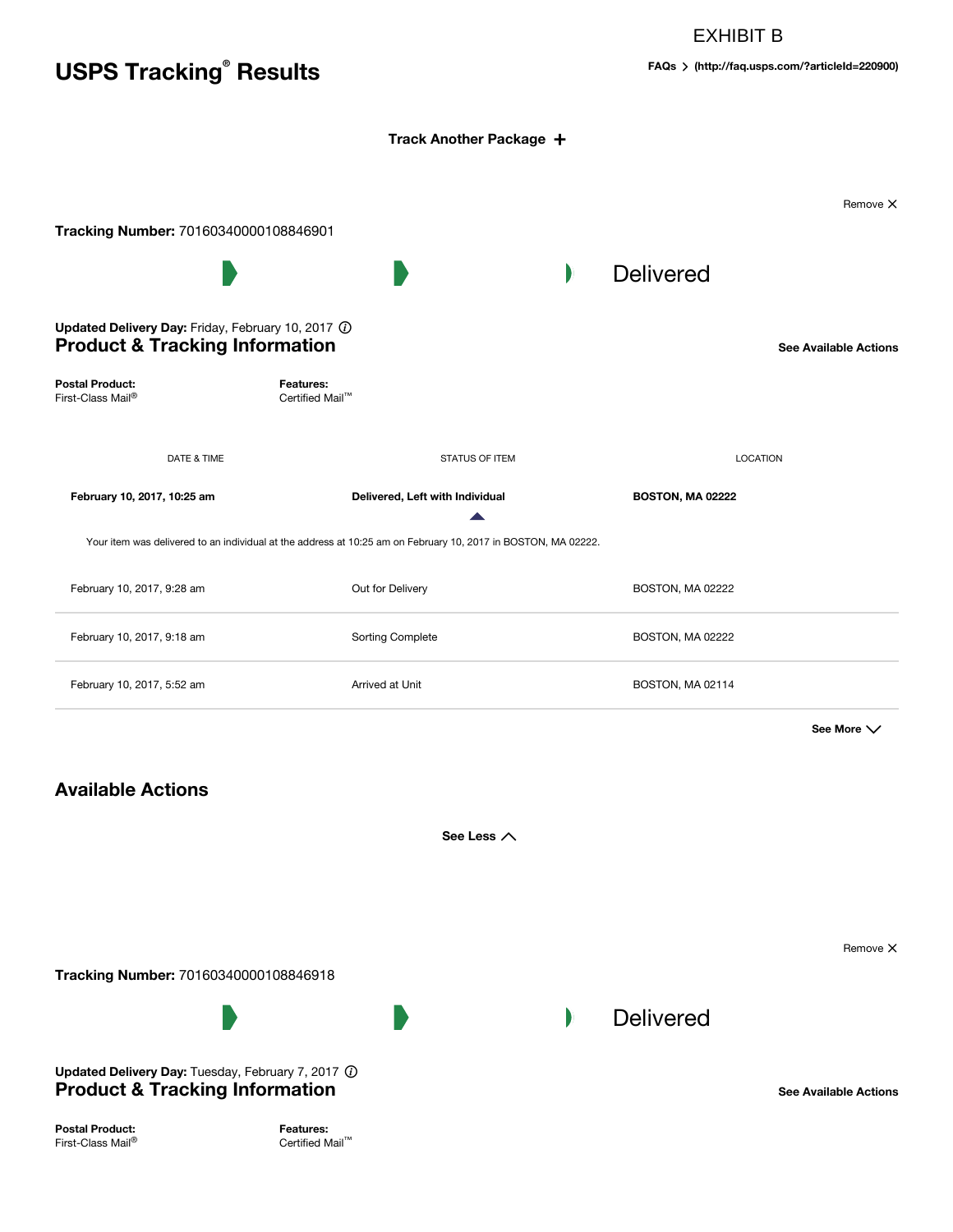| DATE & TIME                                                                                            | <b>STATUS OF ITEM</b><br><b>LOCATION</b> |                             |  |  |
|--------------------------------------------------------------------------------------------------------|------------------------------------------|-----------------------------|--|--|
| February 7, 2017, 11:06 am                                                                             | Delivered, To Mail Room                  | <b>WASHINGTON, DC 20229</b> |  |  |
| Your item has been delivered to the mail room at 11:06 am on February 7, 2017 in WASHINGTON, DC 20229. |                                          |                             |  |  |
| February 7, 2017, 8:39 am                                                                              | Arrived at Unit                          | WASHINGTON, DC 20018        |  |  |
| February 4, 2017, 8:05 am                                                                              | In Transit to Destination                |                             |  |  |
| February 3, 2017, 1:05 am                                                                              | Departed USPS Origin Facility            | SCARBOROUGH, ME 04074       |  |  |
|                                                                                                        |                                          | See More $\vee$             |  |  |

## **Available Actions**

**See Less**

# **Can't find what you're looking for?**

Go to our FAQs section to find answers to your tracking questions.

**FAQs [\(http://faq.usps.com/?articleId=220900\)](http://faq.usps.com/?articleId=220900)**

**There's an easier way to track your packages.**

Why jump from page to page to track packages being sent to you? With My USPS™, you can easily track all your packages in one place. Sign up to:

Set up automatic email and text alerts, so you'll never have to manually track a package again